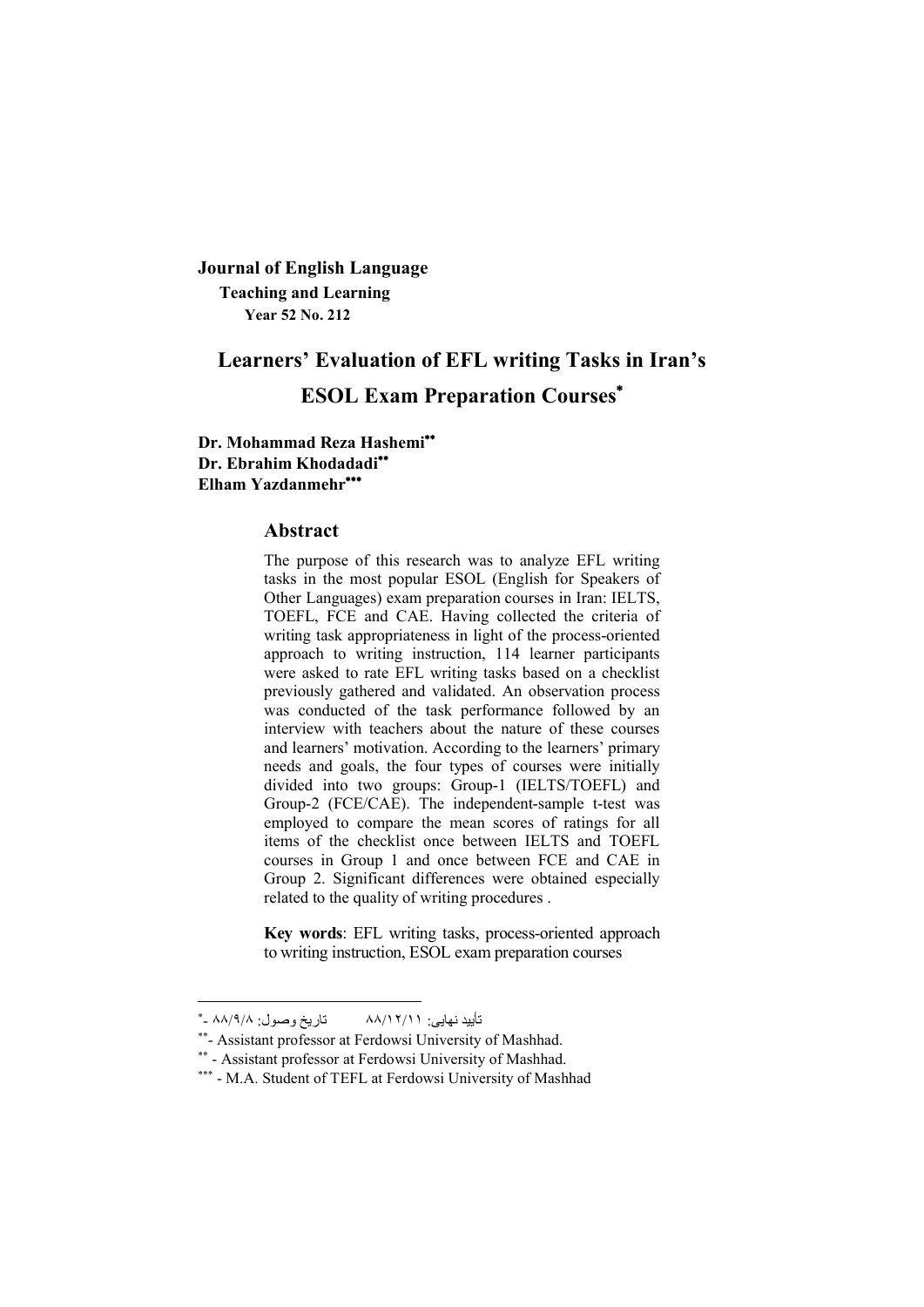# **Introduction**

Research on L2 writing has grown exponentially over the last 40 years and during the late 1980s and the early 1990s, second language writing began to evolve into an interdisciplinary field of inquiry (Matsuda, 2003). In the history of language teaching, there have been numerous approaches to the writing instruction. Traditionally, writing was viewed mainly as a tool for the practice and reinforcement of certain grammatical or lexical patterns, a rather one-dimensional activity in which accuracy was all important and content and selfexpression were trivial. However, with an increase in attention to students' practical needs born out of functional-notional approaches, the significance of writing certain text types as a skill was highlighted (Holmes, 2006). Among various approaches existing in the realm of writing instruction and learning, one of the sharpest contrasts belonged to the product-based versus the process-oriented approach, which forms the basis of this study.

## **1.1. Writing process approach and EFL writing tasks**

Process approaches to writing are contrasted with product and genre approaches, with models and language-based curricula, and controlled, rhetorical and English for Academic Purpose (EAP) approaches. Process writing mainly criticizes the pre-process sentence-level focus and the Controlled-Guided-Free (CGF) sequences which can be immediate or developmental, signifying that writing tasks might be a combination of controlled, guided and free parts all in one, or that they include controlled and free tasks used simultaneously, or that there might be a movement from controlled to guided and then to free tasks over time. The other major criticism is the product approach characterized by single-draft think→plan→write linear procedures, with once-off correction, and the use of target product models of writing (Bruton, 2005).

According to Trupe (2001), instructors who incorporate such attention to process, in the realm of writing instruction, have the opportunity to intervene in the students' writing process at any stage they are involved in. Students who are asked to spend more time on a writing assignment will think more about their topic, retain more information, and develop more powerful insights. Furthermore, students' writing skills need practice in order to develop and such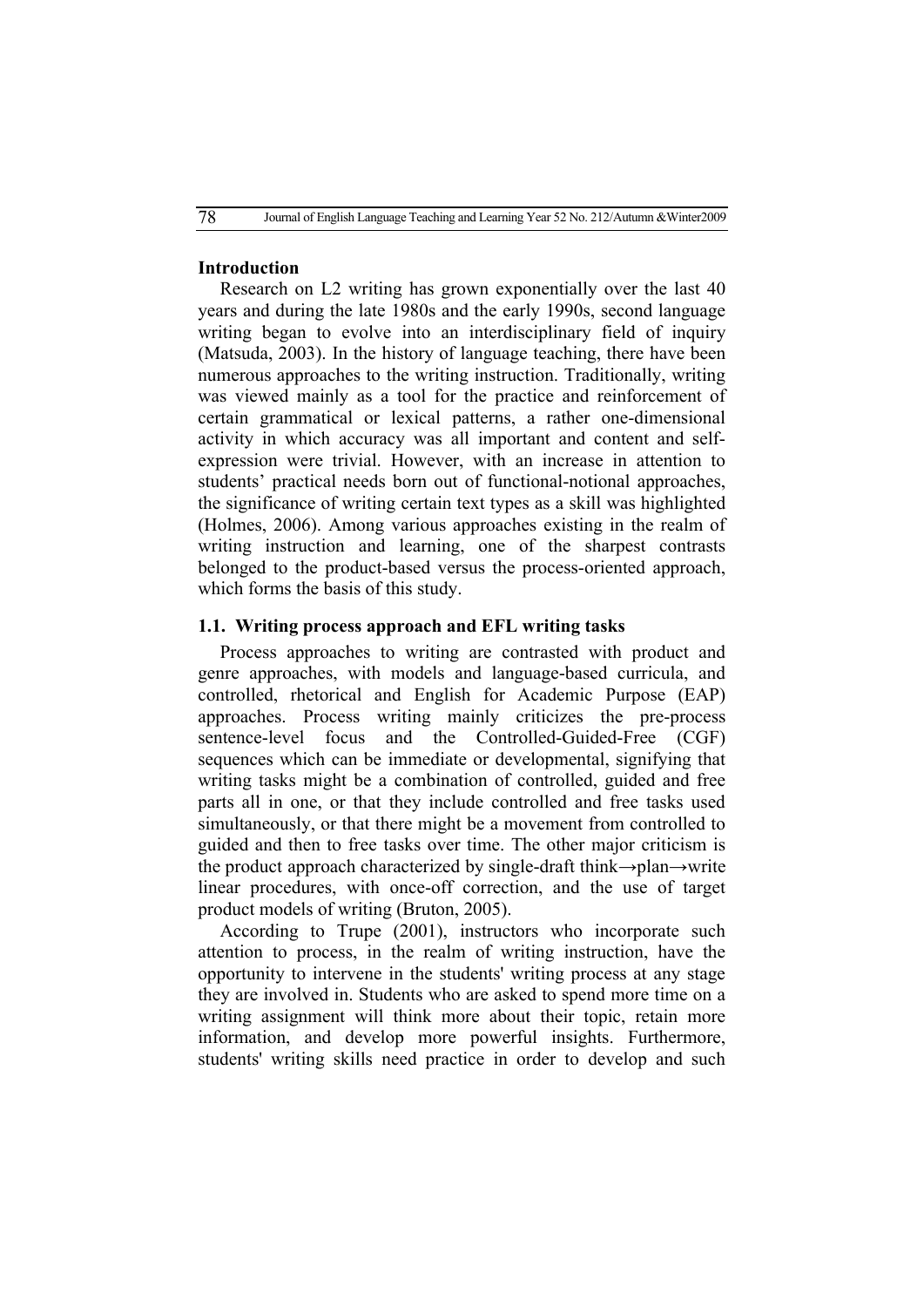development is not achieved unless sufficient time and attention is being devoted. Then the effective intervention results in better products.

Bruton (2005) points out some of the similarities between process writing (ProW) and communicative task-based instruction (CTBI). He argues that both assume tasks that prompt self-expression to motivate students and as the principle engine for developing L2 proficiency in language classroom. In both ProW and CTBI, the processes attended are cognitive and social in nature, in the sense that the focus is on the individual in interaction and the discourse under scrutiny tends to be more extended.

Now that the awareness is raised of the significant roles that wisely-devised writing tasks can play in EFL classes, we would like to know in the first place what the features of appropriateness for theses tasks are and then try to analyze a sample of these tasks in a group of EFL courses held in Iran which are going to be introduced as follows.

#### **1.2. ESOL exam preparation courses in Iran**

Cambridge ESOL (English for Speakers of Other Languages) works with thousands of stakeholders in developing, administering, making and validating many different types of examinations within a consistent but evolving frame of reference (Milanovic, 2009). It offers the world's leading range of exams for learners and teachers of English taken by over 3 million people in 130 countries. These exams are internationally recognized and accepted by universities, employers and educational organizations. They help people gain entrance to a university or college, improve their job prospects, and measure their progress in English (Experts in Language Assessment, 2009).

The four most popular of these exams around the world and in our country are TOEFL (Test Of English as a Foreign Language), IELTS (International Language Testing System), FCE (First Certificate of English) and CAE (Certificate of Advanced English). Candidates pay huge amounts of money so as to get prepared for these exams either by taking up private lessons or attending preparation courses. Significance of tasks and task analysis is even more important for these candidates since the tasks involved in these courses, as suggested by Oxford (2006), are high-stake tasks producing high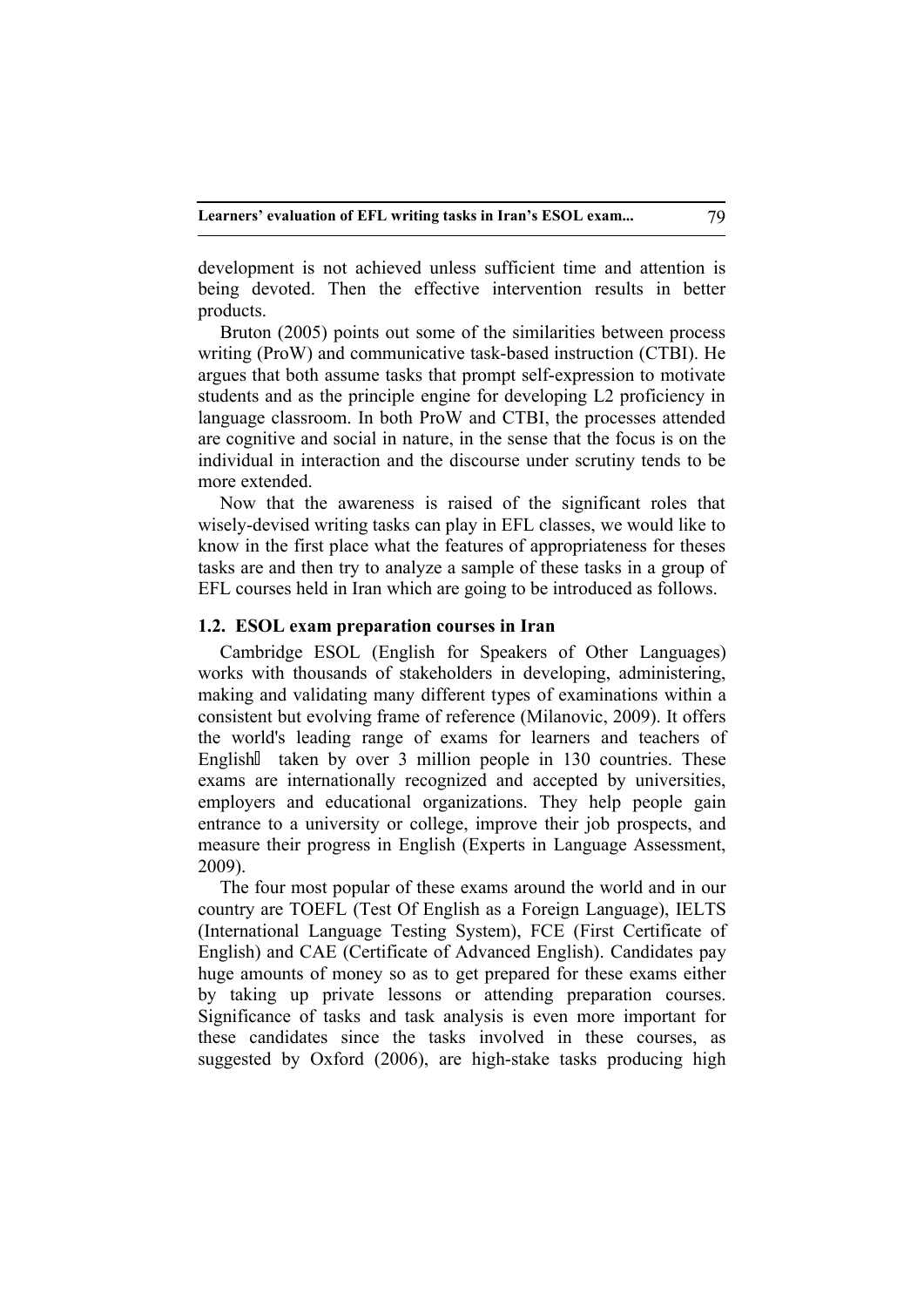levels of anxiety on the part of learners. Therefore, any attempts to analyze and enhance the quality of such instructional courses especially the writing skill is likely to be rewarding.

Moreover, the problem that the researcher has faced through personal experience once as a candidate and now as an instructor of these courses is the disquality of writing tasks in these classes at times which seems to lie partly in the nature of tasks and partly in the teachers' approach and task managenment. Concerning the first one, it seems that most of the writing tasks in these classes do not even comply with the general features of task appropriateness. On the teachers' side, provision of a checklist comprised of the criteria of writing task appropriateness could be of great benefit to make up for their lack of competence in analysing tasks, adapting or even designing them (if required).

## **1.3. The purpose of this research**

The aim of this study is first to scrutinize the underlying features of the process that learners have to undergo during the writing task performance to produce effective texts. The criteria collected can act as an evaluative tool to be employed by EFL/ESL instructors, learners and syllabus designers to analyze, adapt or create new tasks. Next, it is intended to conduct analyses of the tasks performed in a group of writing classes which are preparing for ESOL examinations. Therefore, there are three main questions that we hope to investigate in this study:

RQ1: What are the *basic and general* features of appropriateness for EFL writing tasks?

RQ2: What are the features of appropriateness for the *process* of EFL writing in EFL writing tasks?

RQ3: Is there a difference between learners' evaluation of EFL writing tasks in TOEFL and IELTS exam preparation courses?

RQ4: Is there a difference between learners' evaluation of EFL writing tasks in FCE and CAE exam preparation courses?

The first two research questions, obviously, refer to the qualitative phase of this research. Therefore, there are no hypotheses to offer. In case of the third and fourth questions, however, the following nullhypotheses are presented: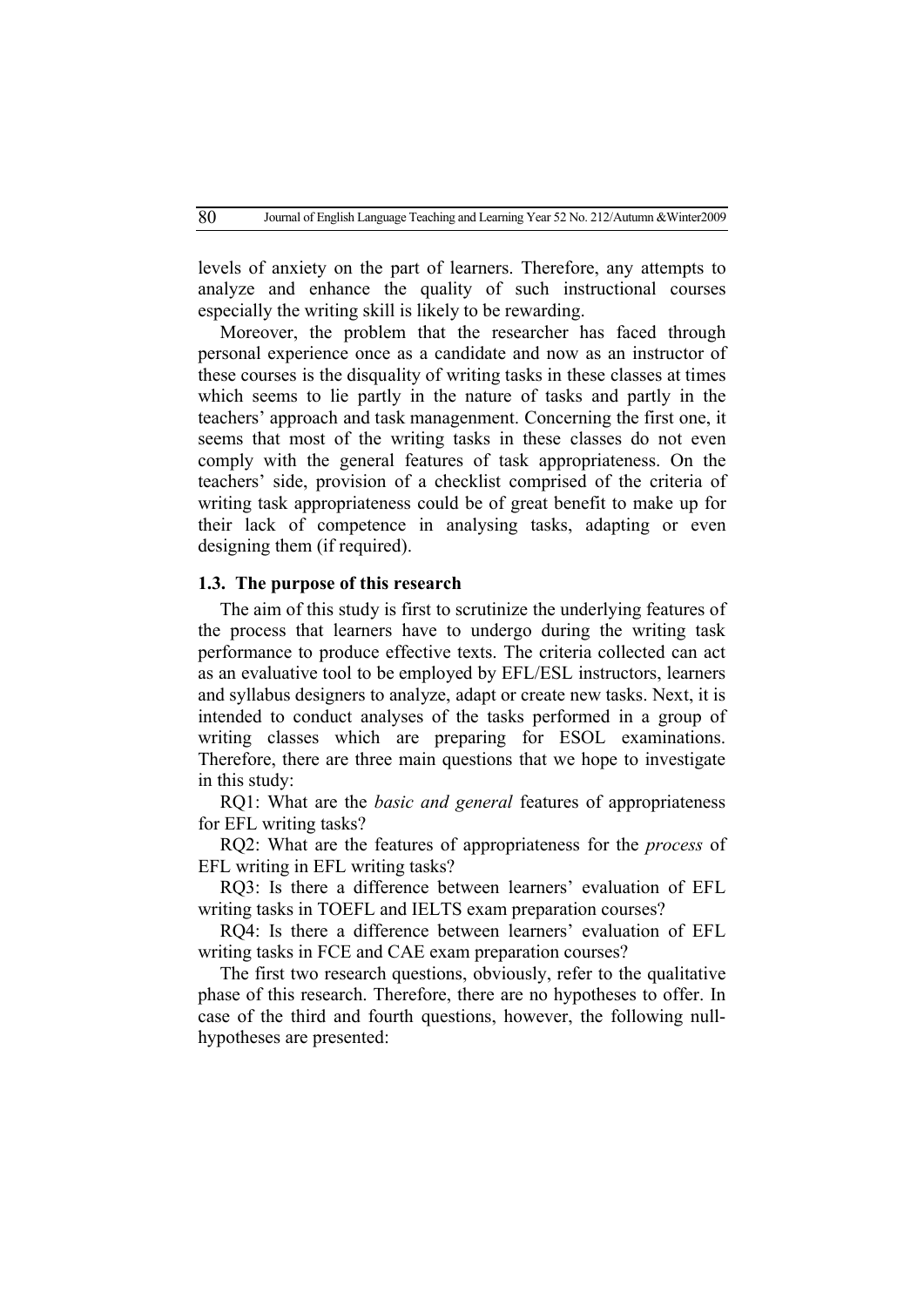H1: There is no significant difference between learners' evaluation of EFL writing tasks in IELTS and TOEFL preparation courses.

H2: There is no significant difference between learners' evaluation of EFL writing tasks in FCE and CAE preparation courses.

#### **2- Review of the Related Literature**

EFL or ESL tasks in general could be analyzed from different facets. These aspects either belong to the basic and general features of tasks or pertain to some specific property which is supposed to exist in a particular task or task type. Writing tasks are no exceptions. Not only do they have to comply with certain basic qualities of appropriateness, but they also need to obey certain detailed and specific features in order to function as effectively as possible. Our attempt to collect the criteria was made in a way so as to target both types of qualitative features. What follows presents a review of what the researchers, theorists and practitioners have gained and proposed to date with respect to tasks, task analysis, L1 and L2 writing tasks and other related areas.

### **2.1. General components of writing tasks**

Nunan (2004) divides the basic components of tasks in general into *goals*, *input* and *procedures* which are supported by *roles and settings*. The specific features of each of these main components are to be inspected in the design and analysis of writing tasks as well. To start with, we need to regard the goal and rationale of the task. As suggested by Nunan (2004), goals may relate to a range of general outcomes (communicative, affective or cognitive) or may directly describe teacher's or learner's behavior. Among the required qualities of goals, he underlines their clarity to the teacher and learner, task appropriateness to the proficiency level of learners and the extent to which the task encourages learners to apply classroom learning to the real world. As Jones & Shaw (2003) also pinpoint, writing tasks need to give all learners opportunity to perform to their utmost abilities. Moreover, they should simultaneously eliminate variations in rating that can be attributed to the task rather than the candidates' respective abilities especially in EFL performance tests.

Next, we should consider characteristics of the task input. According to Nunan (2004), input refers to "the spoken, written and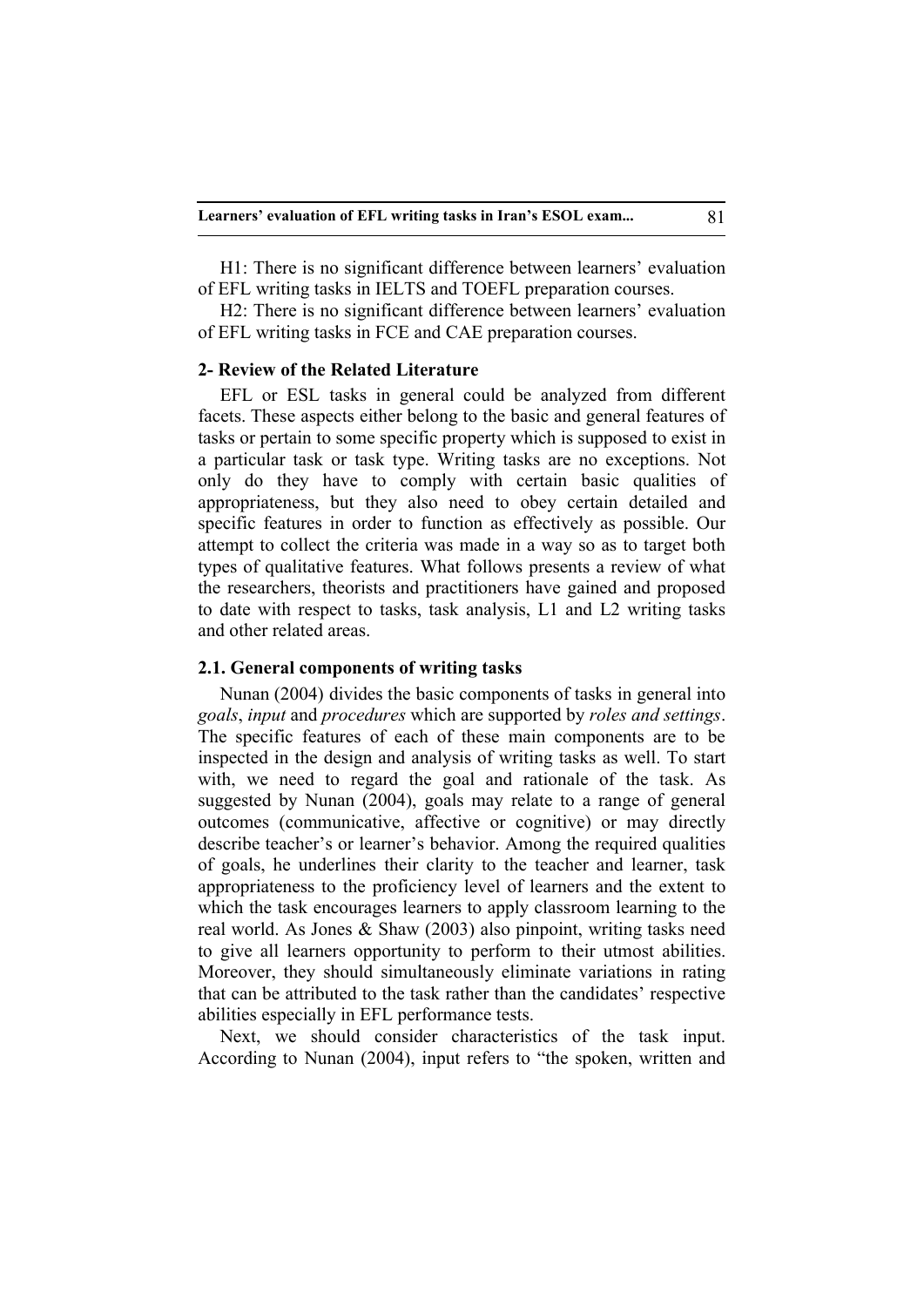visual data that learners work with in the course of task completion. It can be provided by a teacher, a textbook or some other source" (p.47). Nunan is in favor of employing combination of authentic material and specially written input. Given the richness and variety of these resources, teachers are enabled to apply authentic written texts that are appropriate to the needs, interests and proficiency level of their students. Sometimes the input is gathered from reading sources as a common form of academic task called discourse synthesis, and students are required to select, organize and connect from source texts as they compose their new text (Segev-Miller, 2004). However, this is not the case in ESOL exam preparation classes where the input is much briefer and provided by either the teacher or the textbook. Whoever provides the input, at any rate, should bear in mind that providing learners with a sample or samples of target language use before starting the task, as Muller (2006) suggests, enables learners to use it as a scaffold and then can add their own ideas.

In an attempt to engage learners' interest, as favored by advocates of process writing approach, the teacher can provide stimulating topics and deploy activities which help the students to express and develop their ideas on them and to develop tasks where they have a more genuine purpose to write and a stronger sense of the audience for whom they are writing (Holmes, 2006). As suggested by Massi (2001), through making conditions more authentic than the ones in traditional classroom tasks, an awareness of audience, purpose and intentionality will be reinforced. As recommended in the Annenberg Media (2007), in the selection of topics, attempt should be made that they interest learners of their age, sex, educational level, field of study and cultural background. Furthermore, the topic needs to be something about which students have some sort of knowledge. In writing tasks this can be done by choosing tasks that allow learners to capitalize on their prior experience. Teachers can devise class activities that develop and expand students' schemata (Ferris & Hedgcock, 2005).

Besides the more general features of the task input, task instructions require great care and attention. The first and primary characteristic is clarity and conciseness. Learners need to be presented with clearly defined tasks which cannot be easily misinterpreted. The instructions should also indicate the amount of time allowed for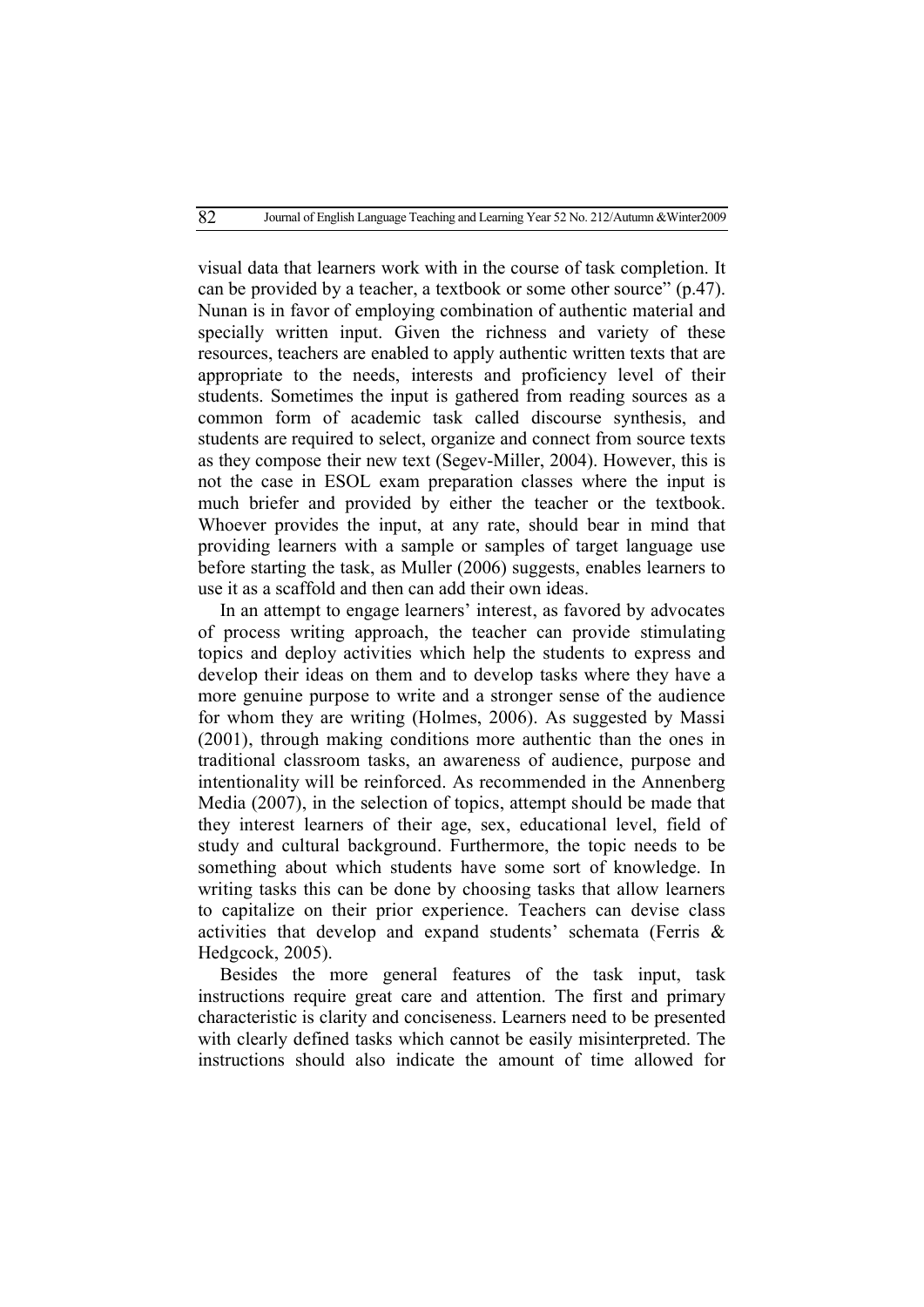writing and the approximate number of words and length of the expected response (Annenberg Media, 2007). In terms of timing, for instance, the teacher can elect to allow the students to complete the task in their own time or can set time limits. If the emphasis is on accuracy in a task performance, it has to be ensured that students are working at their own speed. However, if they intend to encourage fluency or in case they prefer to simulate the real exam condition (as it is usually the case in ESOL exam preparation courses), teachers had better set a time limit (Ellis, 2006). Another point which deserves attention is that the development of ability to write a particular genre requires that learners are given the chance to deal with texts which are samples of that genre. Through the exposure to similar texts, students can notice the specific configurations of that genre. They can also activate their memory of previous reading or writing experience of texts similar to the one they are asked to produce (Cabral, 2004).

# **2.2. Specific components of writing tasks (task performance)**

Wherever there exists more than a product approach to the writing instruction and learning and students are assigned to perform a task or two during the class time with the presence of their teacher and peers, this process can be evaluated by means of the guidelines provided by the process writing theorists and practitioners. As described in MIT writing and communication center (1999), writing is a process which involves at least four distinct steps: *prewriting*, *drafting*, *revising*, and *editing*. The commonalities among the procedures suggested by the main figures of this approach all include the stages of brainstorming, planning, writing the rough draft, editing, proofreading and publishing the final draft (Ozagac, 2004). What follows is a presentation and introduction of these procedures further complemented by the participants' roles and also the setting where the writing task performance takes place.

## **2.2.1. Pre-writing**

This stage includes anything the writer does before writing a draft of one's document, such as thinking, taking notes, talking to others, brainstorming, outlining and gathering information (MIT center, 1999). When students spend time thinking about the writing process, they get enabled to plan their strategies more effectively (Purude University Writing Lab, 2007). Sasaki (2000) conducted a research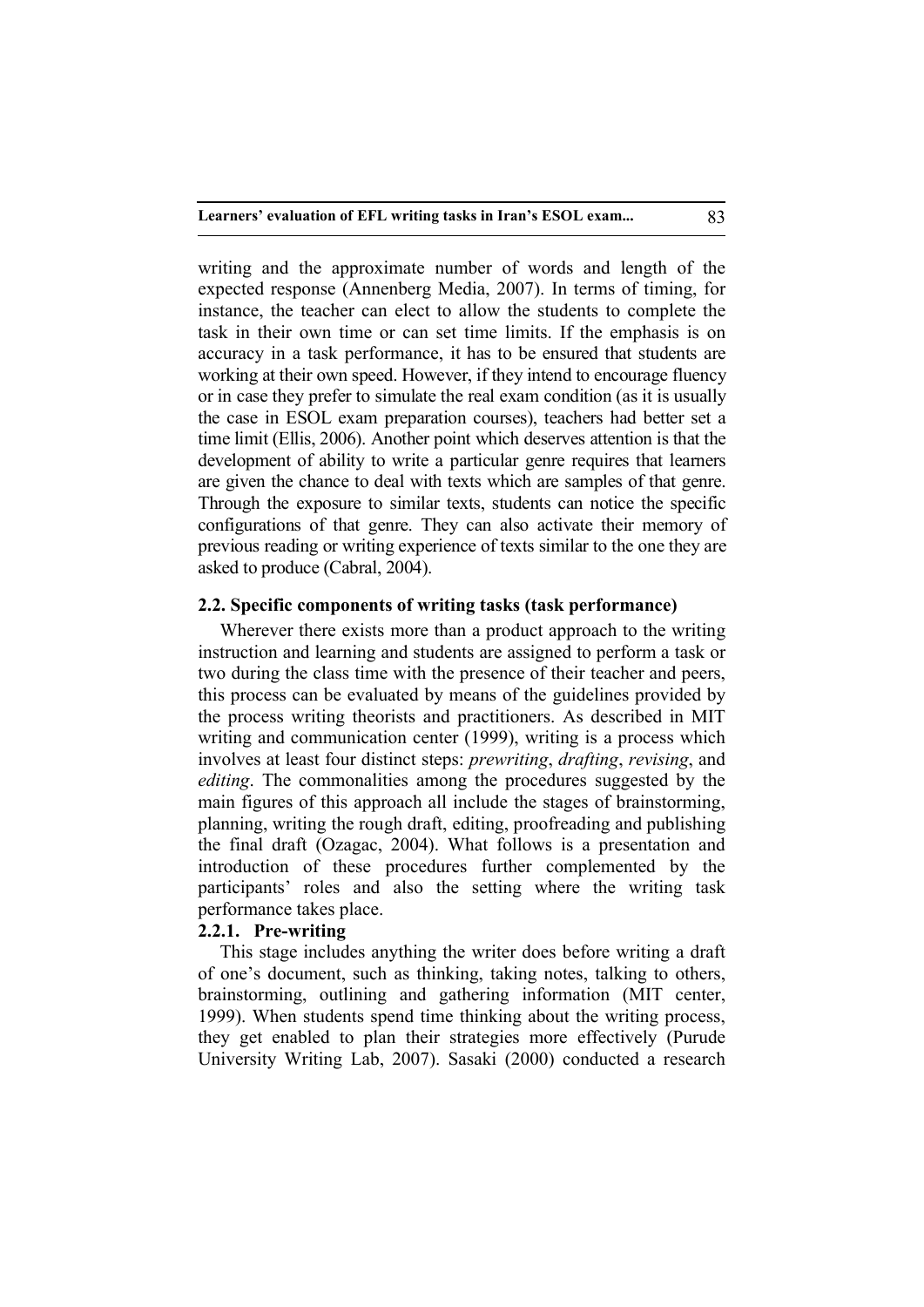investigating the writing processes adopted by less-skilled and more skilled EFL learners. The results revealed that in pre-writing stage, the expert writers spent a longer time planning a detailed overall organization unlike the novices who spent a shorter time making a less global plan. Furthermore, studies such as the one carried out by Ojima (2006) attested to the fact that concept mapping as a form of pre-task planning was associated positively with the overall quality of the writing product during in-class compositions.

## **2.2.2. Draft-writing**

This stage also called *drafting*, *writing the rough draft* or *first draft* comes when learners get their ideas on paper by organizing them in sentences and paragraphs. Walsh (2004) calls draft a quick write-out where the writers do not worry about the form or mechanics. As described in MIT center (1999), the draft tends to be writer-centered; it is you telling yourself what you know and think about the topic. In case the writer has had sufficient pre-planning and organization, the drafting stage can be both a gratifying and efficient experience. Writers should not feel forced to write chronologically. Sometimes the conclusion can be an easier place to begin with than the thesis statement. With each writing assignment, students will be able to find a personal system that works best for them (Purude University Writing Lab, 2007).

### **2.2.3. Revising**

This is the process of reviewing the paper on the ideal level. This process may involve changes such as the clarification of the thesis, the reorganization of paragraphs, and the omission of the extra information (Purude University Writing Lab, 2007). Much of the recent research into the process writing is monopolized by a focus on revision, whether individual or peer. Elbow (1998), cautions us against the counter-productive effect of premature revising. Frankenberg-Garcia (1999) stands in favor of providing student writers with pre-text feedback, i.e. before the draft is completed. In terms of the positive impact of feedback, Lee & Schallert (2008) argue that establishing a trusting relationship between teacher and students may be fundamental to the effective use of feedback in revision.

Besides the type and amount of feedback that teachers provide in the revising stage, peer feedback can as well be investigated. Peer response/review has been found to help both college and secondary students to obtain more insight into their writing and revision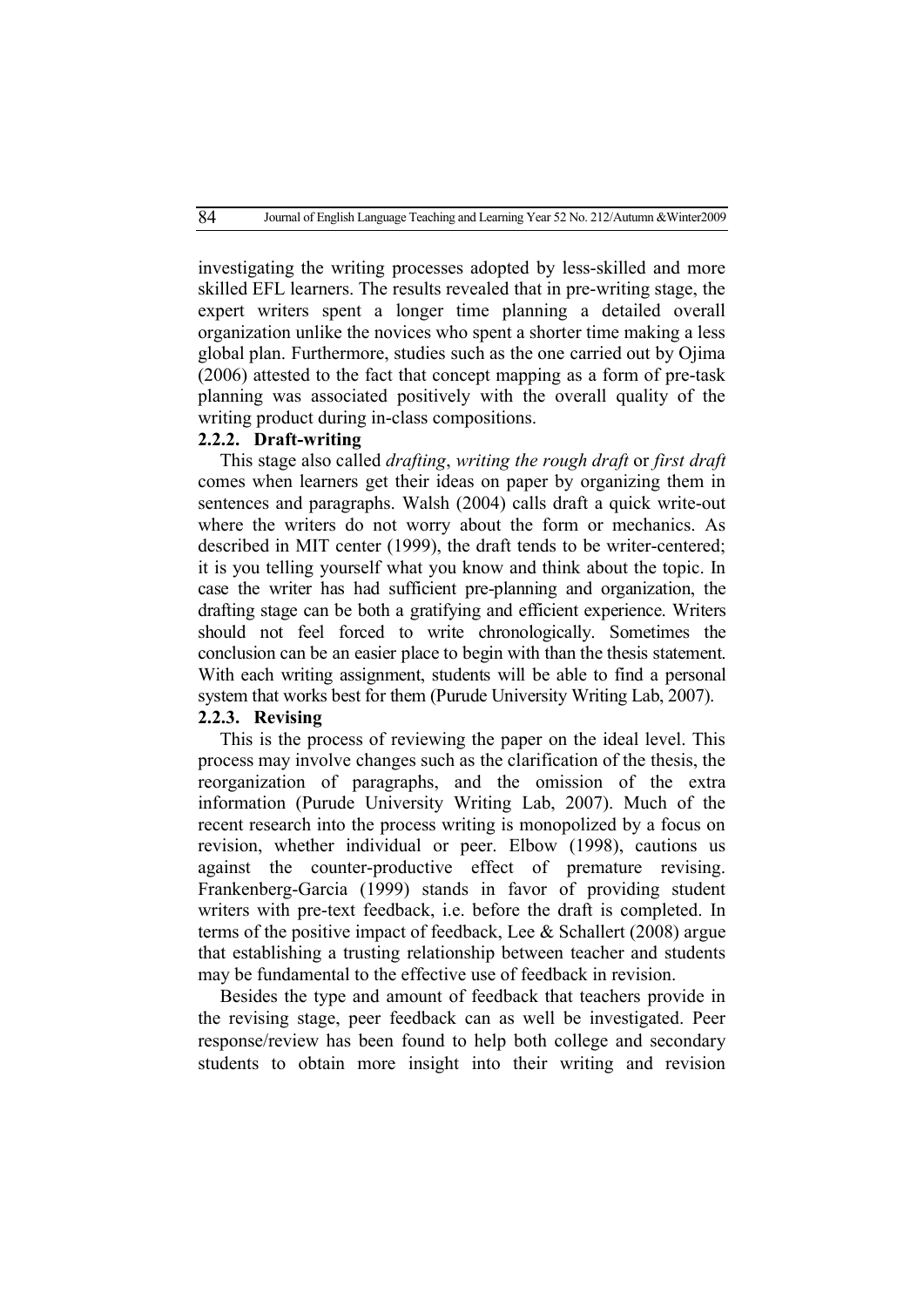processes, develop a sense of ownership of the text, generate more positive attitudes toward writing, enhance audience awareness, and facilitate their second language acquisition and oral fluency development (Min, 2006). Combined with sufficient teacher and peer feedback, the revision process can have great impact on the improvement of student writing. The results of a study conducted by Paulus (1999) revealed that while the majority of revisions that students made were surface-level revisions, the changes they made as a result of peer and teacher feedback were more often meaning-level changes than those they made on their own. Another study carried out in Chinese context by Miao. et al. (2006) compared teacher and peer feedback in writing revision. Their results showed that more teacher feedback is incorporated and leads to greater improvement, but peer feedback appears to bring about a higher percentage of meaningchange revision.

# **2.2.4. Editing**

After improving the quality of content in the revising stage, writers need to take care of mechanics including corrections of spelling, grammar, punctuation, etc. This is the last step before publishing the final product. It is called proofreading as well which deals with "how you write" (MIT center, 1999). Three kinds of feedback can be given to the students in this stage: teacher, peer and self editing feedback. According to Stanley (2003), good writers must learn how to evaluate their own language  $\Box$  to improve through checking their own text, looking for errors, structure (self-editing). This way, students will become better writers. However, for a beginner student who starts writing essays self editing is most probably difficult. Rather, the teacher can provide more guidance during editing and/or proofreading with the student to set an example (Ozagac, 2004). If these types of editing are accompanied by peer type, the greatest impact will be produced. With the help of modern technology, for instance, we could think of e-feedback on the oral form-focused revision by friends and peers. The results of such a study conducted by Tuzi (2004) in an academic writing course, suggested that e-feedback had a greater impact than the oral counterpart on revision and it helped L2 writers focus on larger writing blocks.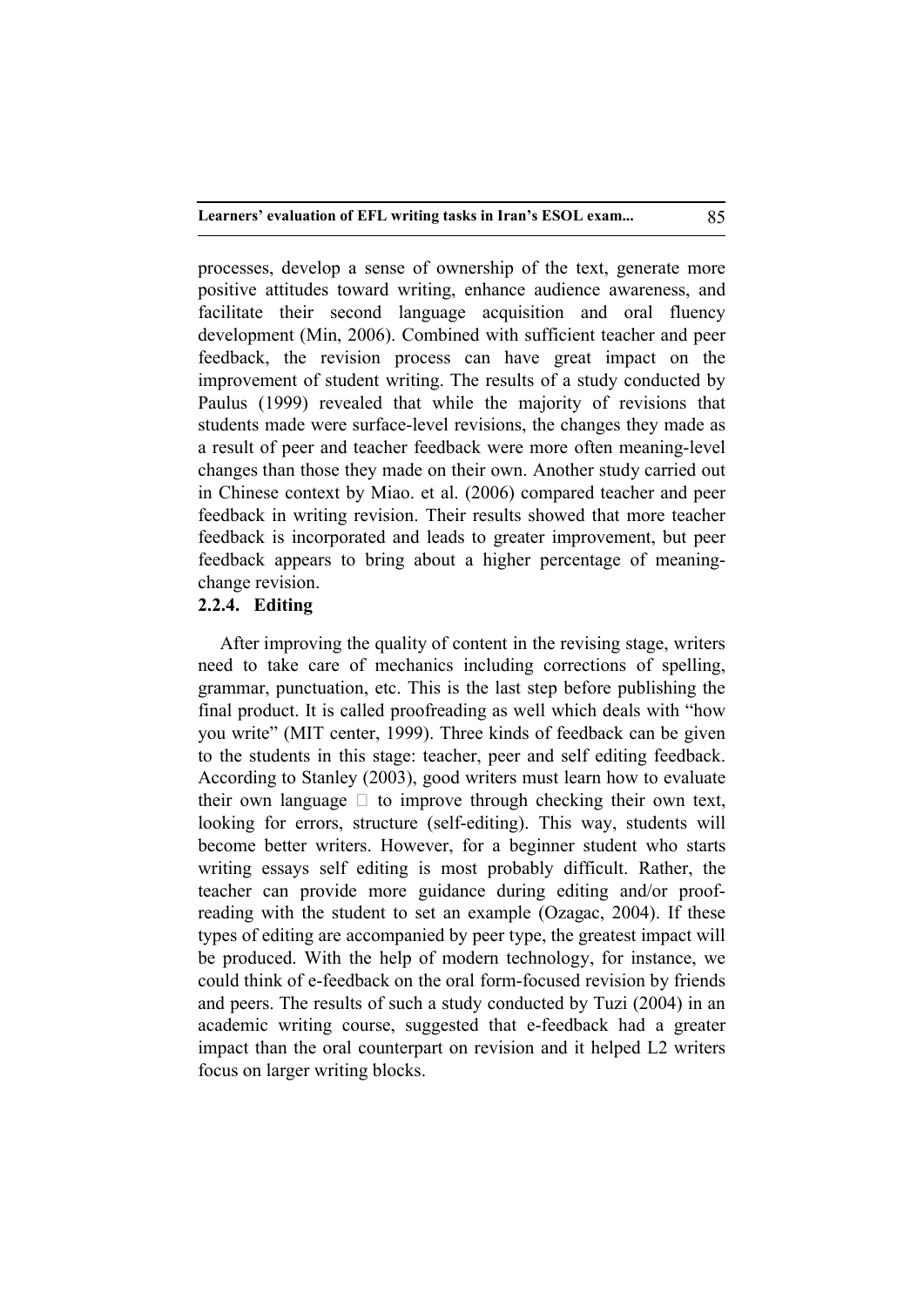## **2.2.5. Publishing**

After making sure that the final draft is produced and has been checked for surface level mistakes besides the content and general organization, it is time to make it published. As suggested by Gardner & Johnson (1997), learners could do this by reading out their written pieces loud for the whole class or for their peers in groups or pairs (cited in NCREL, 2004). Part of the advantages is that they can receive feedback on their completed works immediately after they have been produced. Moreover, the hearers, actually including the peer learners besides the teacher could point out issues which might be a common source of problems for other learner writers as well. Therefore, it can act to the benefit of not only the writer but also the whole class.

### **2.3. ESOL exam preparation research**

Historically, large-scale English as a second language (ESL) admission testing has been dominated by two test batteries: the Cambridge exams including FCE, CAE and CPE, sponsored by the University of Cambridge Local Examinations Syndicate (UCLES), and the Test of English as a Foreign Language (TOEFL), from Educational Testing Service (ETS). The Cambridge exams have been constructed more like an achievement test with strong links between the examination and teaching syllabi. The hallmark of TOEFL, on the other hand, is its psychometric qualities with a strong emphasis on reliability. The International English Language Testing System (IELTS), is also operated by UCLES and is to measure both academic and general English language proficiency. Several publications have examined a variety of issues related to the instruments under investigation e.g. Bachman et al. 1993, 1988 and Spolsky, 1995. These articles, however, were intended primarily for language testing researchers (Chalhoub-Deville & Turner, 2000).

In terms of assessing the quality of IELTS preparation courses, mention can be made of Rao et al.'s (2003) investigation of the impact of attending these courses on learners' performance on the general writing test module. Their findings revealed that there was significant gain in the scores of candidates in the writing module. They also highlighted the influence of several factors such as time, motivation, anxiety and the nature of the skill itself on the candidates'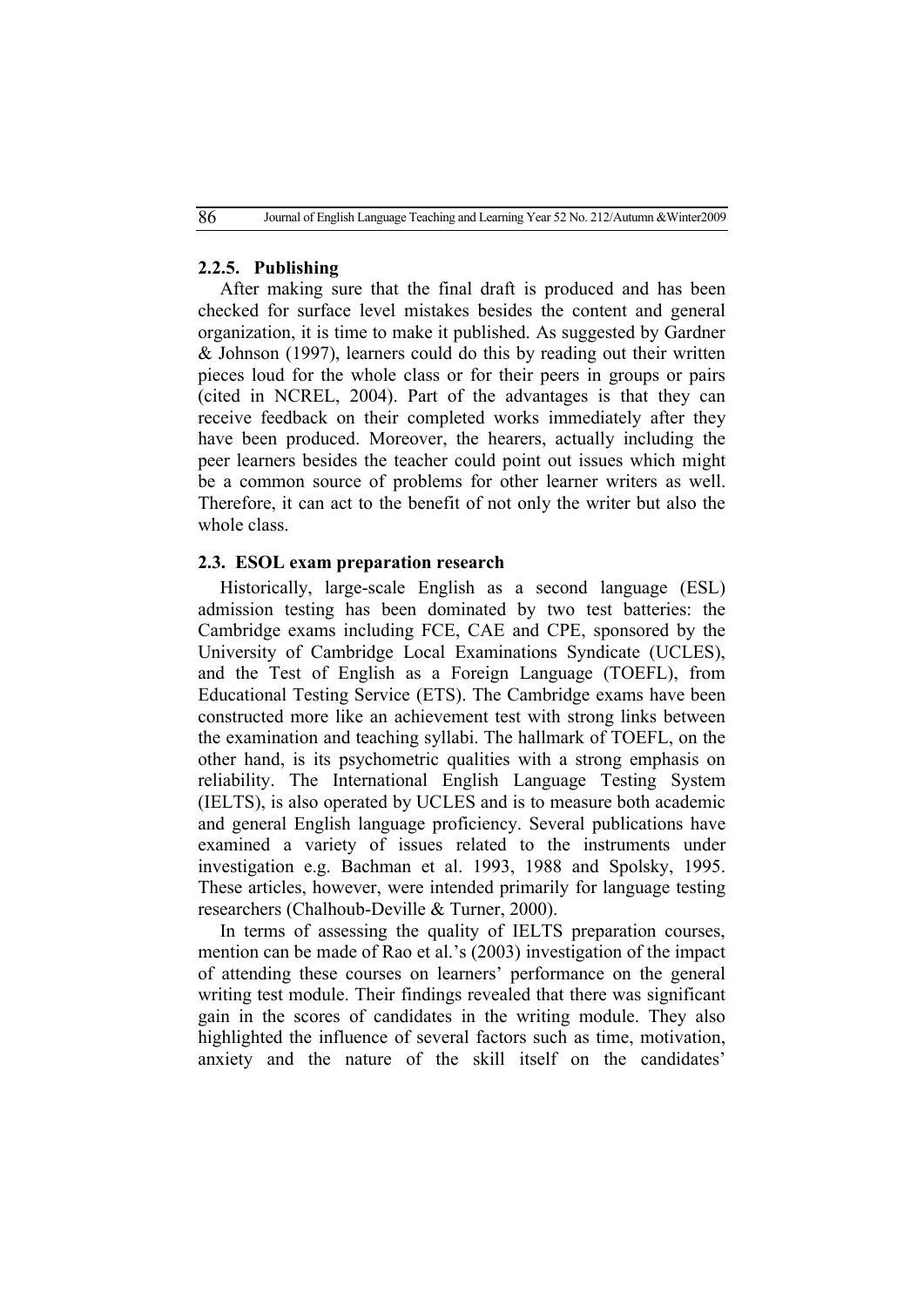performance during the preparation program and in the actual IELTS exam. In a similar vein, a more recent work, conducted by Mickan and Motteram (2008), attempted to find the typical features of pedagogy in IELTS preparation classes. Following a period of observation, they reported an eclectic approach that covered information about test format, test tasks, awareness-raising of the sections of the tasks, practical hints and strategies for doing the test tasks,

The related body of literature has most frequently focused on the assessment of some testing quality such as the authenticity, reliability and validity of the writing tasks included in these exams. Even when considering the introductory courses, little effort has been made to cast an ethnographic outlook at what really goes on in such classes and how the preparatory tasks are designed, performed and managed in the real class environment. As put forth previously, the need is felt for such evaluative research not only to fill the existing gap in the literature, but also to take at least one further step to assess and provide suggestions for the sake of writing skill itself which has long suffered negligence compared to other skills especially in the context of Iran. This is what we hope to achieve through the conduction of this research. The followong chapter presents the steps and procedures taken for this aim.

# **3- Methodology**

### **3.1. Participants**

Eleven classes representative of the four most popular ESOL exam preparation courses were attended including: 3 IELTS, 2 TOEFL, 3 FCE and 3 CAE classes. The participants were 114 learners including 30 IELTS, 20 TOEFL, 37 FCE and 27 CAE students who were adult learners of intermediate and upper-intermediate levels. Concerning the age and sex of the learners, it should be mentioned that they were 51 boys and 63 girls whose first language was Persian and were all 18 plus, with Persian as their first language. All the sample classes were attended and observed during summer and in five language institutes of Mashhad, Iran.

#### **3.2. Instrumentation**

The criterion employed in analyzing writing tasks in the observed classes was a checklist of 20 items which were divided into two major sections, Task Prompt and Task Procedures, as can be seen in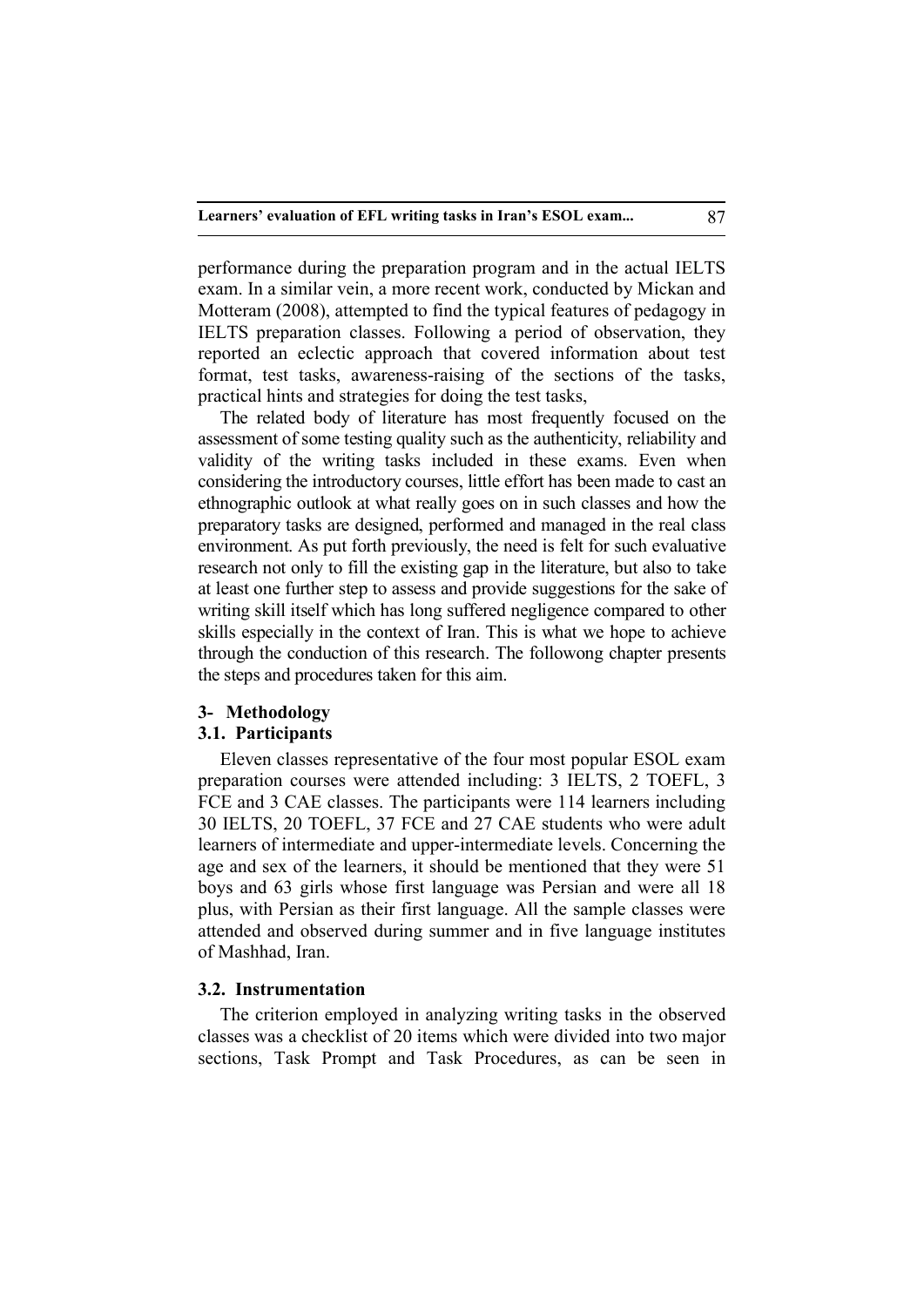Appendix A*.* The first section (containing the first 8 items) dealt with the key general features contributing to the appropriateness of writing tasks. The second section which included the remaining 12 items focused on the processes involved in the writing task performance and also addressed the learner and teacher's roles. All the items were supposed to be rated in likert type to choose between four options of 0, 2, 4 and 6. The first option represented the total lack of the quality or stage. The second one showed the presence of the feature to a little but insufficient extent. The third option indicated that the feature existed adequately and finally the fourth one meant the existence of the feature to a great and most satisfactory extent. The participants were not only supposed to do their ratings by selecting among the options, but they were also asked to provide explanatory notes wherever they thought it would be needed. Learners' checklists were accompanied by the translation of the items in the respondents' first language that is Persian in order to guarantee intelligibility of the questions. Translations were provided on the other side of the English version to be referred to in case needed (see Appendix B). The development and validation of the checklist is further explained in the following section, the Procedures.

## **3.3. Procedures**

The initial step taken was the collection of the criteria to evaluate writing tasks both in terms of more basic and general qualities and from a process-oriented perspective. In the light of the aforementioned review of related literature, the appropriateness features of the target tasks were collected and categorized into two major sections. In order to adhere to the principles of checklist development, the instructions provided by Bichelmeyer (2003), Stufflebeam (2000) and Scriven (2000) were taken into consideration. In order to validate the checklist, we followed the steps suggested by Dr. D. L. Stufflebeam at the Evaluation Centre of Western Michigan University (Personal correspondence).

Considering all the recommended issues, the criteria were initially gathered through reviewing the theories and practices of EFL/ESL writing theorists and researchers especially those proposing the process approach to writing instruction and formed the primary version of the checklist. Then this version was sent to some of the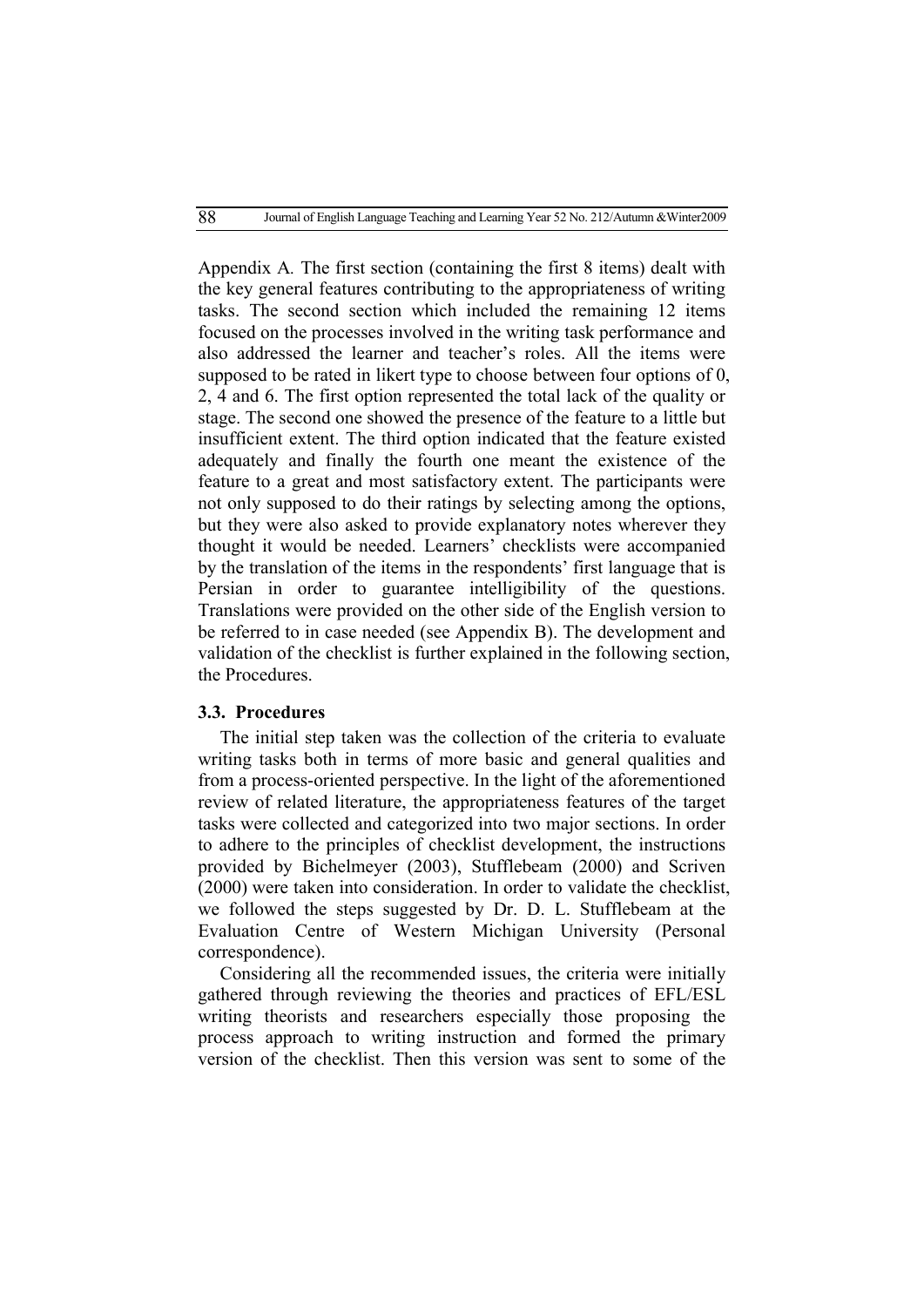international composition experts and researchers to get their feedback on the content and even form of the questions and their groupings. Among those who helped validate the checklist were:

- P. K. Matsuda, associate professor of English and the director of Writing Programs at Arizona State University,

- J. Hedgcock, professor of language acquisition, reading and writing instruction, co-author of the first and second education of teaching ESL composition at the Monterey Institute of Intermediate Studies, an affiliate of Middlebury College,

- H. V. Hoang, assistant professor at the University of Massachusetts Amherst,

- M. Walsh, master of TEFEL/TESOL from University of Birmingham, CELS, UK and EFL instructor in Osaka, Japan.

Having considered the issues pinpointed by the reviewers, transformations of the initial draft and the revised version were prepared accordingly. Accompanied by the translations, the final version was submitted to an IELTS pre-writing class consisting of 10 learners to make sure that the questions were sufficiently comprehensible to a sample of subjects and to see if any problems would possibly rise when the students were actually engaged in the rating process. The required time was also checked in this brief pilot application.

## **3.3.1. Data Collection**

The actual data gathering process was carried out with the researcher's presence in the target classes. Each session was observed from the beginning to the end. Among the types of observation stated by Denzin & Lincoln (2005), the one carried out in this study was an unobtrusive one (also known as non-reactive) where the subjects are not aware that they are being studied. Besides, it was of a descriptive type where attempt is made to note down all the details by the observer without preconceptions or taking any points for granted. As far as the explicitness of the purpose of research is concerned, it was decided to adopt the newer view which is, as Potter (2002) describes, in favor of covert methods of research and does not approve of full disclosure of the purpose of any research project in order to impede people from hiding their true feelings or ideas.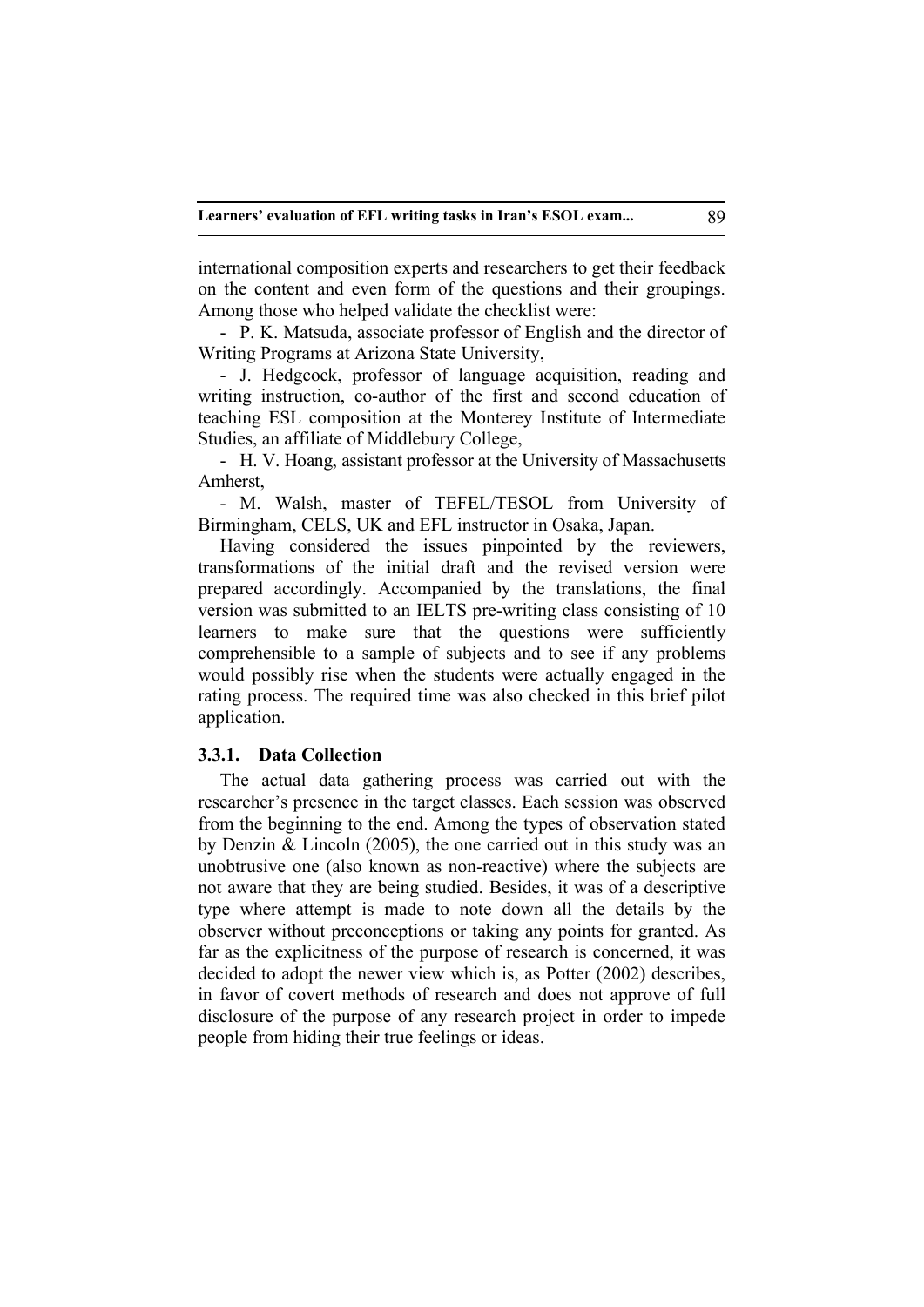At the end of the class time, when the task performance was over, the checklists were distributed among participants and a brief instruction was provided on the purpose of the analysis and how they were expected to do the rating. They were also asked to include any further comments wherever they felt it was needed on the related items. Moreover, learners were ensured that their identity would be kept unknown especially to their teacher. Participants were not under pressure for time; however, almost all of the ratings were done between 10 to 15 minutes.

After the class time and in some cases before the class started, the instructors were interviewed briefly to pose their impression about the nature of these exam preparation courses, learners' motivation and also distinctive features of the observed classes (if any). This information provided further acquaintance with the participants' motivation in these preparatory courses which helped us to categorize the four types of preparation courses into two major groups: Group 1 consisting of IELTS and TOEFL courses that learners attend in order to get prepared for the real exam which is usually several months ahead, and Group 2 including FCE and CAE courses where the majority of learners aim to improve their general knowledge of English language.

#### **3.3.2. Data Analysis**

Two-sample t-test was employed in this research to evaluate the differences between mean scores of ratings. As the samples of all groups consisted of different sets of individual subjects, the unpaired or independent-samples t-test was employed to assess the significance of the difference between the means on each and every item of the checklist. Statistical Package for Social Sciences (SPSS) was utilized for this aim, setting the alpha level at 0.05. The results are reported in the following chapter.

# **4- Results and Discussion**

The first two questions of this research dealt with collecting the criteria needed to evaluate EFL/ESL writing tasks. How these criteria were gathered, grouped and validated was described in detail in the Methodology section. The result was a checklist consisting of twenty items each of which evaluated one aspect of task appropriateness. One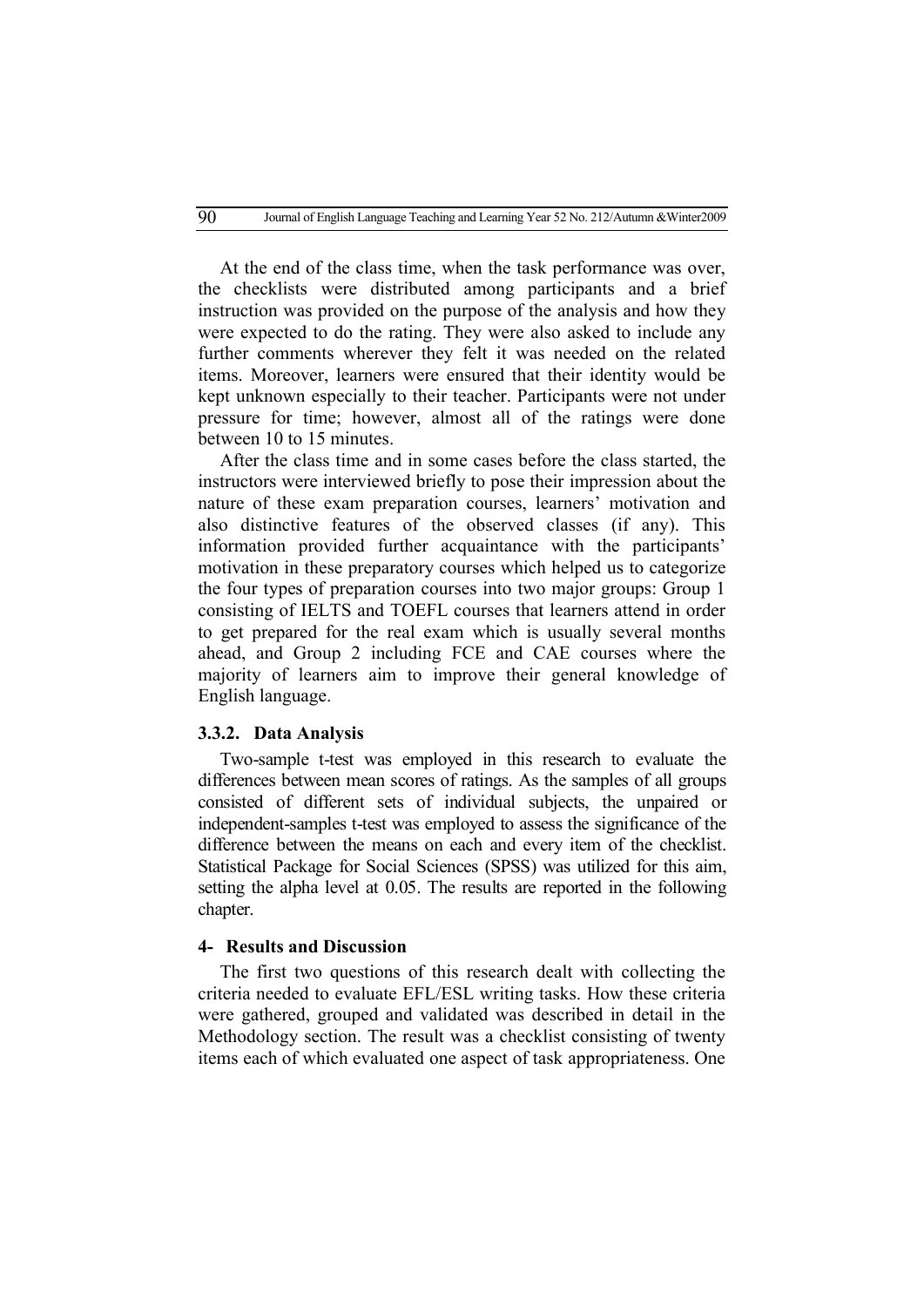privilege of this checklist to those existing before in the realm of writing is that it not only enquires about the general factors of writing task appropriateness, but it also addresses the specific features related to writing procedures. Furthermore, no similar checklists had been developed, to the researcher's knowledge, in the realm of L2 writing instruction with the aim of class-based task analysis. Now the provision of this checklist acts to the benefit of EFL/ESL writing teachers, task designers, material developers and consequently the students. Particularly in this research this checklist was employed to evaluate EFL writing tasks at ESOL exam preparation courses in Iran, as it is stated in the other two questions of this study.

The third question of this research addressed the students' ratings between IELTS and TOEFL courses in Group 1. Table 4-1 demonstrates the results of this comparison:

### **Table 4-1**

As it can be seen in table 4-1, none of the features in Task Prompt section which comprised the first eight items of the checklist produced any significant differences between writing tasks of these two courses. These items were supposed to assess the basic, general qualities of task appropriateness. The null hypothesis is, therefore, not rejected in terms of these general qualities. Two of the Task Procedures items (12 and 16), however, made the divergence points between these two courses. The *revising* stage was rated satisfactorily high in both IELTS and TOEFL; however, it was significantly higher in TOEFL classes than in IELTS. In the observed TOEFL classes, students were allowed more time to produce their texts. This, undoubtedly, affected their performance. Usually when students face time limitation, they tend to prioritize editing to revising; that is, they pay more attention to the structures, vocabulary and the like, rather than contemplating the extent to which their texts meet the reader's expectations.

Item 16 which addressed learners' role in *editing for punctuation,* was rated low in the both courses. However, it was significantly higher in TOEFL classes compared to IELTS. According to class observations, one of the teachers in TOEFL classes used the board to remind learners' of the required punctuation of conjunctions in texts. This could have affected the students' rating of the related item. As it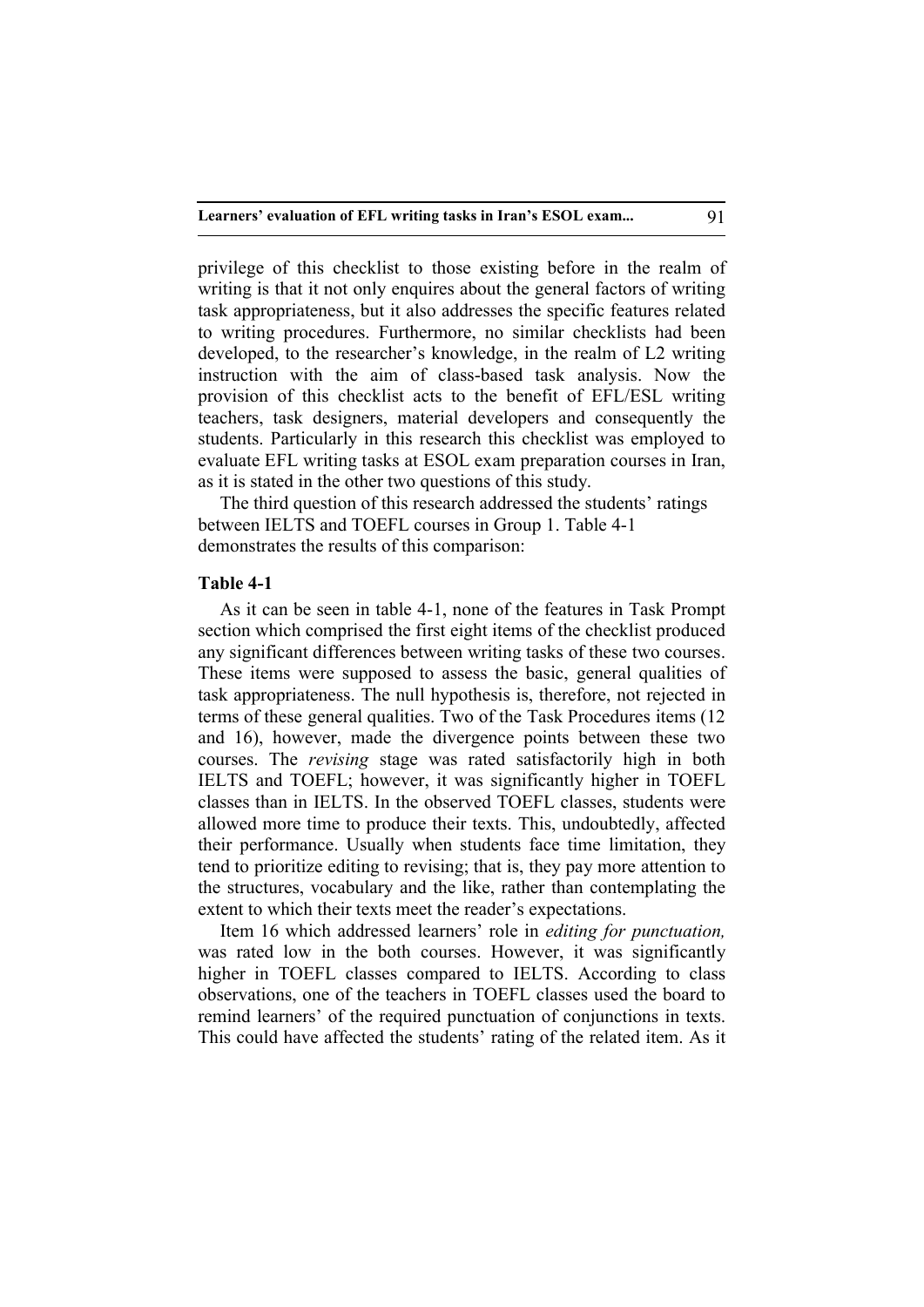is evident in table 4-2, a greater number of differences is observed in exam reparation courses of Group 2.

#### **Table 4-2**

As indicated in this table, three items of Task Prompt section made the major differences between the FCE and CAE courses. Item 5 which assessed *topic familiarity* along with item 8 which addressed *sample provision* were rated significantly higher in FCE classes. According to observations made of FCE classes, the topics which were worked on were 'informal letter' and 'application letter'. While in CAE classes students were engaged in learning 'descriptive writing' and 'article writing'. Obviously, letter writing is much more common and practical than essay writing or descriptive texts in learners' personal lives, and it probably is closer to their background experiences. This could have led to the higher rating obtained in FCE courses. With respect to item 8, again according to the observations, two of the FCE teachers made use of additional sample texts besides those provided by the textbook. The copies were distributed among the students and were discussed briefly as a whole class activity. In CAE classes, however, merely the samples in the textbook were reviewed.

Divergence in Task Prompt is further extended to *task information* (item 7)*.* As the results show, this feature was significantly higher in CAE courses than in FCE. What is meant by task information is specification of the features of the expected response and the target reader. As it was observed in these classes, CAE teachers showed greater sensitivity about the addressee of the texts that the students were writing, and also about the register of the text. Both before and during the students' writing performance, they insisted that learners pay attention to these issues. It was not that in FCE classes, teachers did not emphasize these requirements at all. However, the degree of their persistence was perceived to be lower.

Discrepancy also showed up in four stages of the writing performance, beginning with *pre-writing.* Learners' evaluation of *teachers' feedback* in this stage was significantly higher in CAE classes that its counterpart. As mentioned earlier, this stage involves whatever planning the writer does before the actual draft writing. In the class environment, students usually work in pairs or groups to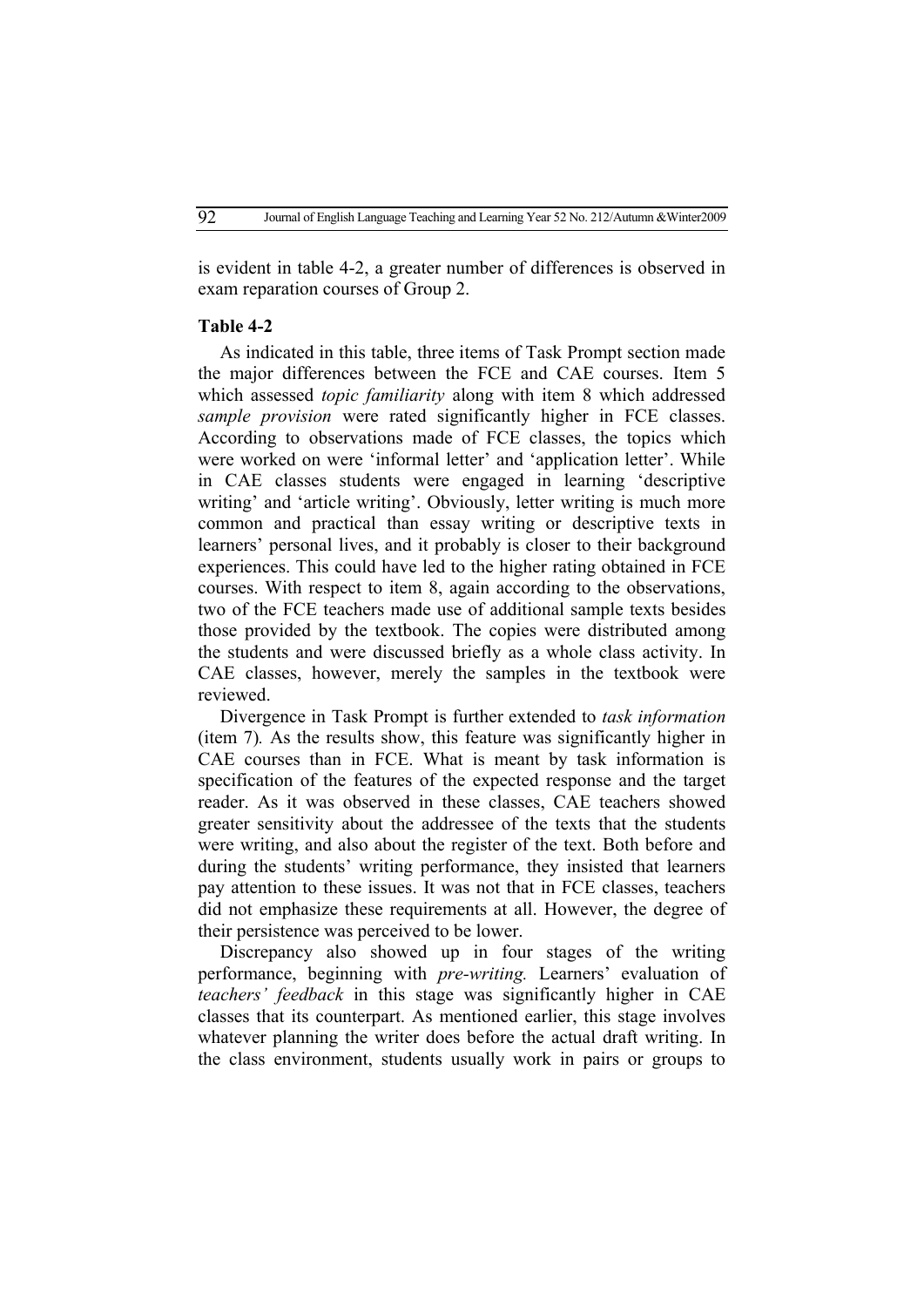have some sort of brainstorming. As suggested by Rao (2007), EFL teachers can play effective roles here by teaching brainstorming strategies which contribute to activating students' thinking and creating ideas. According to the observations made of FCE classes, teachers even ignored the brief brainstorming section provided in the textbook. One of the problems these teachers mentioned in their interviews was the shortage of time. But in fact, time limitations for these classes were not stricter than a typical CAE class. The ratings of this stage could have been much higher in the both courses if teachers had provided learners with a chance to work together before getting down to writing.

Lower rating of *teachers' feedback* in FCE classes was extended to the *revising* stage. In the CAE classes which were observed, teachers attempted to draw students' attention to the significance of content coverage by a couple of questions asked chorally. They could have made use of the board as well; however, they did not do so. Such procedure was missing in classes of the counter group. Similarly, in the *editing* stage where the texts are usually checked for grammatical and structural shortcomings, *teacher's feedback on form* obtained a significantly lower rating in FCE classes. As it was observed during the time students were engaged in writing, teachers in the sample FCE classes did not have as effective monitoring on students' performance as their colleagues in CAE classes. Sufficient monitoring enhances teacher's availability to learners. This must have contributed to the higher rating of this feature in CAE classes.

Finally, a significant discrepancy appeared between ratings of the two courses in the *publishing* stage, which is the last stage of writing procedures to be performed in class. As it is evident in table 4-2, although the related item (item 18) was rated low in the both courses, CAE classes continued to outperform FCE ones with respect to this feature. Here what mattered was the extent to which this sage was gone through in these classes; that is to say the extent to which the students were required to read their texts out in class. Referring back to class observations, this stage was conspicuously absent in FCE classes. In one of the CAE classes, however, the teacher asked three of the students to read out their texts. Nevertheless, as the observations showed and the results of ratings confirmed, it had been far from adequate.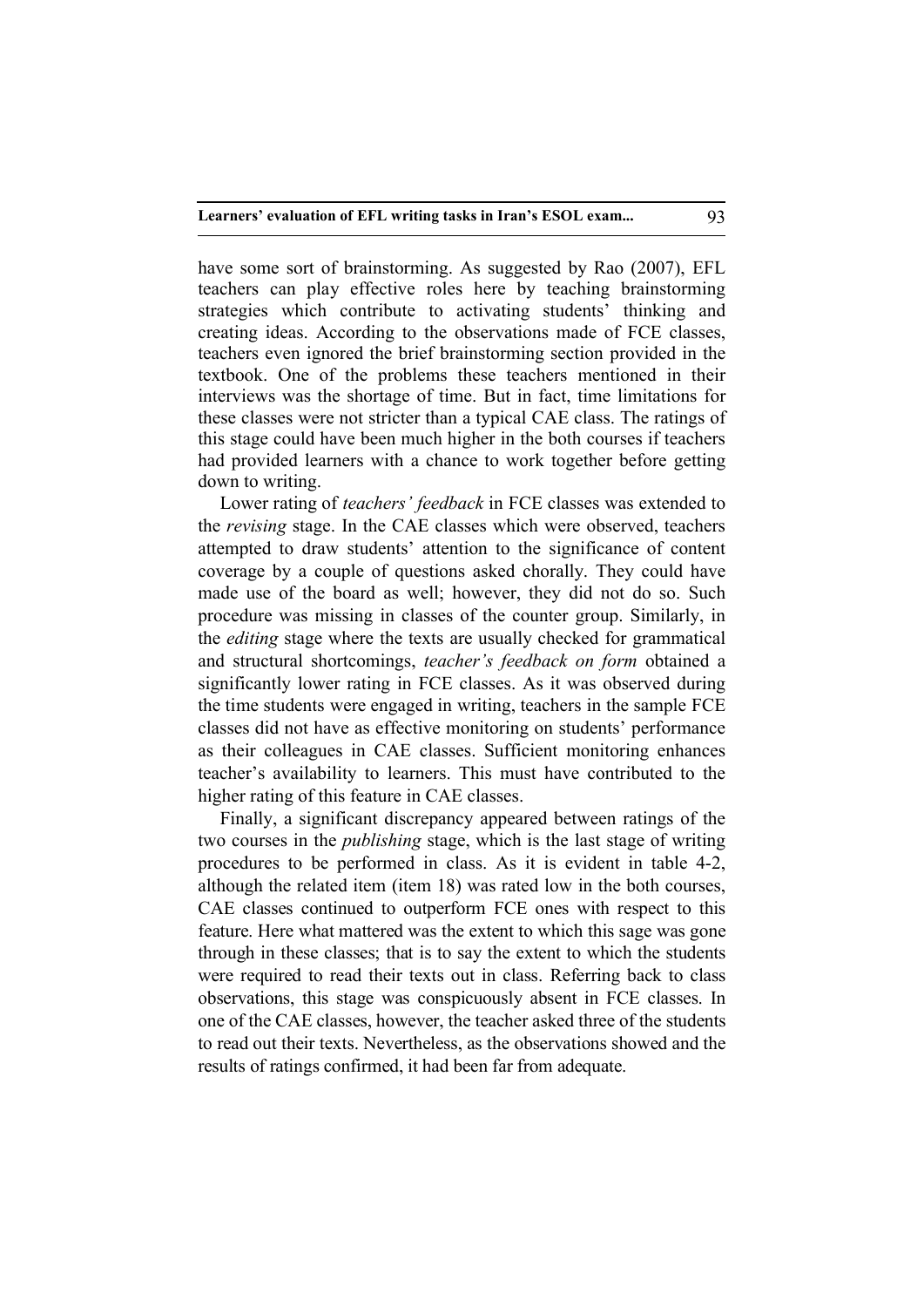#### **5. Conclusion, Implications & Suggestions**

The primary goal behind conducting this research was to evaluate EFL writing tasks in ESOL exam preparation courses. To achieve this aim, a reliable criterion was needed to base our judgment on. Therefore, we attempted to collect these criteria from the theories and practices of the key figures of L2 writing research especially the experts of the process-oriented approach to writing instruction. The primary conclusion was that EFL writing tasks could be evaluated from two aspects: a) the basic general features of appropriateness and b) the quality of writing process and participants' roles in task performance. EFL writing tasks in ESOL exam preparation courses were compared according to both general features of appropriateness and those related to the writing procedures. However, before setting out the comparison, a major division was made between these courses based on the goals, needs and motivation type of the learners in Iran. The researcher's personal experience previously as a learner and currently as an instructor of these exam preparation courses, along with the interviews with experienced teachers, helped to divide these courses into Group 1 (IELTS/TOEFL) and Group 2 (FCE/CAE). In the first group, learners' goal was to get prepared for the actual exam which was a couple of months ahead. In the second group, however, learners' motivation was far more intrinsic since their primary goal was to improve their general language proficiency. They, consequently, were not pressed for time or forced to take up the course.

Having collected the students' ratings of EFL writing tasks in sample classes of each course, a comparison was made between two courses in each group. The two research null-hypotheses were rejected in case of a couple of the checklist items. According to the findings, the following suggestions are provided for instructors of these classes which can help improve the quality of EFL writing tasks:

#### **5.1. Suggestions for IELTS and TOEFL courses**

1- In IELTS classes, teachers are recommended to directly draw students' attention to reader's expectations. They should teach learners how they have to shift from the writer-cantered position to a reader-centered one in *revising* stage to see the text form the viewpoint of the reader so as to meet their expectations.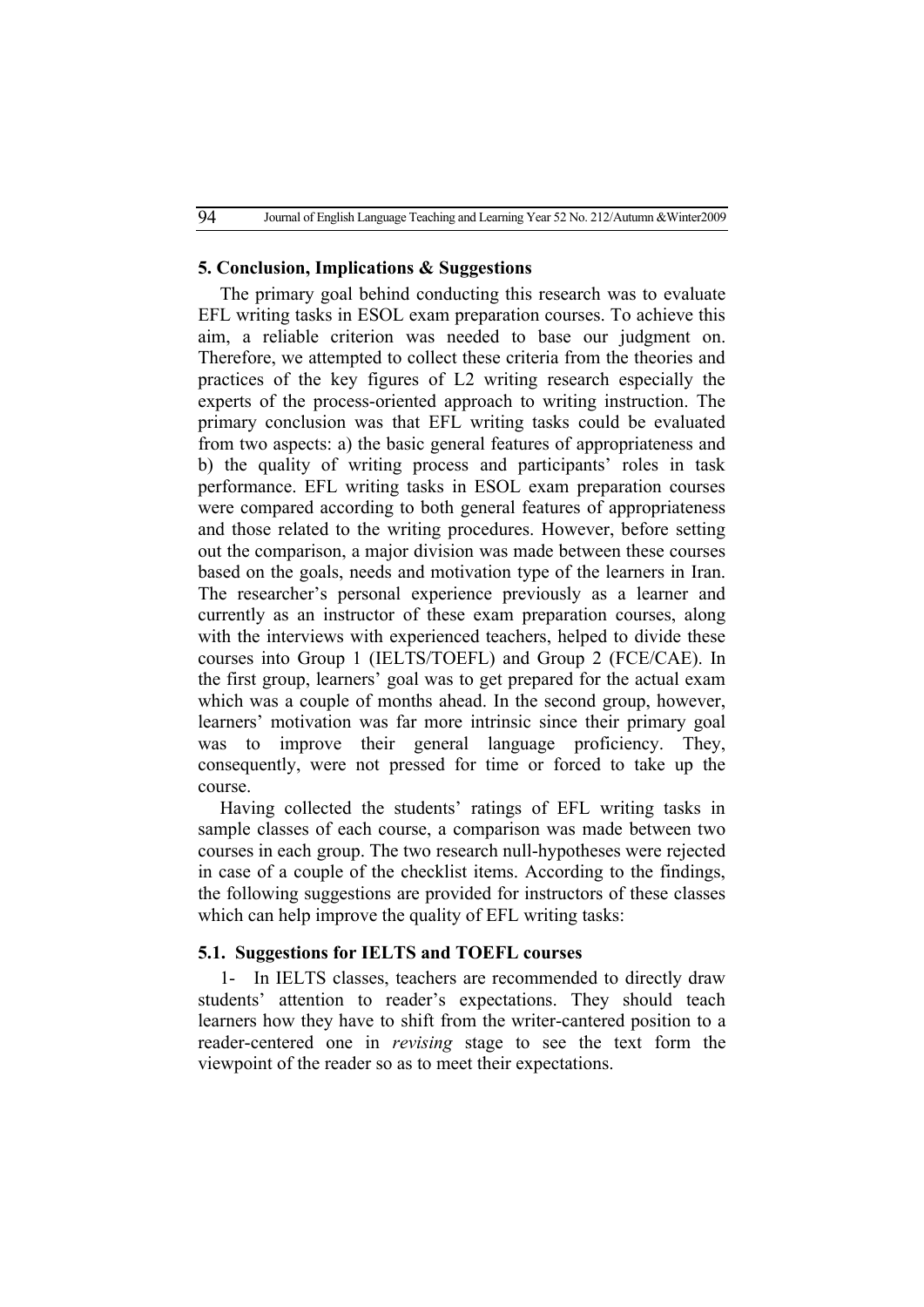2- In these two courses, teachers need to have a closer monitoring on the students' performance in the *editing* stage of writing procedures, especially for *punctuation*.

3- In IELTS classes, particularly, where *editing for punctuation* was rated even lower than in TOEFL, greater attention is required on the part of teachers to the students' engagement in editing for mechanics, especially punctuation.

# **5.2. Suggestions for FCE and CAE courses**

1- In consideration of topic limitations that exist in these courses, still there are ways through which teachers can enhance *topic familiarity.* By means of a brief warm-up, for instance, in pre-writing stage teachers can attempt to elicit some sort of background knowledge or similar experience in students. Even if that belongs to their experiences in L1, it can still be of value.

2- Tasks in FCE classes can become more informative if teachers try to draw students' attention to the features of the expected type of writing they are going to produce. They can even use the board to enlist features such as the register, target reader and word limit.

3- Teachers in CAE classes can provide supplementary sample texts to the one offered in the textbook, or even distribute copies of the sample type of writing which compares it to other similar types. For instance, in case the students are to learn a formal writing that session, if they have access to an informal type as well, they can observe the differences directly and practically and better remember them.

4- With regard the low ratings of *teacher's feedback* in *prewriting* stage, teachers in both FCE and CAE courses need to guide learners into organizing their ideas and planning their writings.

5- FCE and CAE teachers especially those of the second course, should provide a far more effective *feedback on the content* of what the students are writing. This ought to be done in the *revising* stage, where learners should be reminded of whatever required to be included in their writings.

6- FCE teachers need to have a closer monitoring on learners while they are engaged in writing. They should be adequately approachable to learners in case they have any difficulty *editing* their writings for structural mistakes.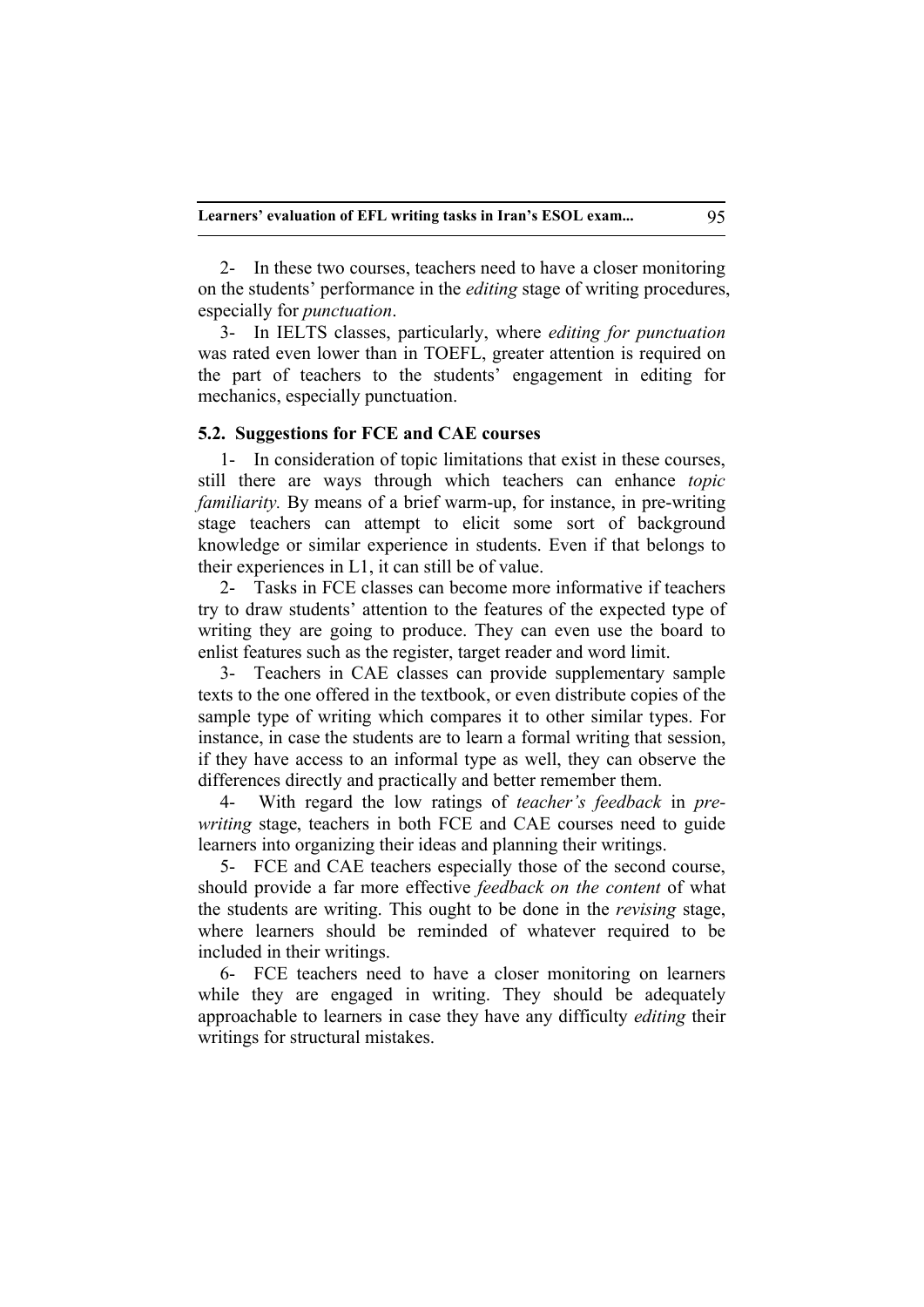7- In both FCE and CAE classes, teachers should ask students to read out at least part of their texts to the class. If shortage of time does not permit asking them all, some of them at least had better read their products so that all the class can comment on them.

The obvious thing is that not all the twenty items of the checklist produced significant differences between the two groups. However, what was actually obtained can be of great value to whoever engaged in these introductory courses especially as teachers in Iran. Besides, the checklist can be employed by any EFL writing instructor to evaluate the tasks s/he is assigning to the students in class (not necessarily ESOL preparatory courses) or even in designing new tasks which could be better fitted with the students' needs, proficiency level, available time and other relevant factors.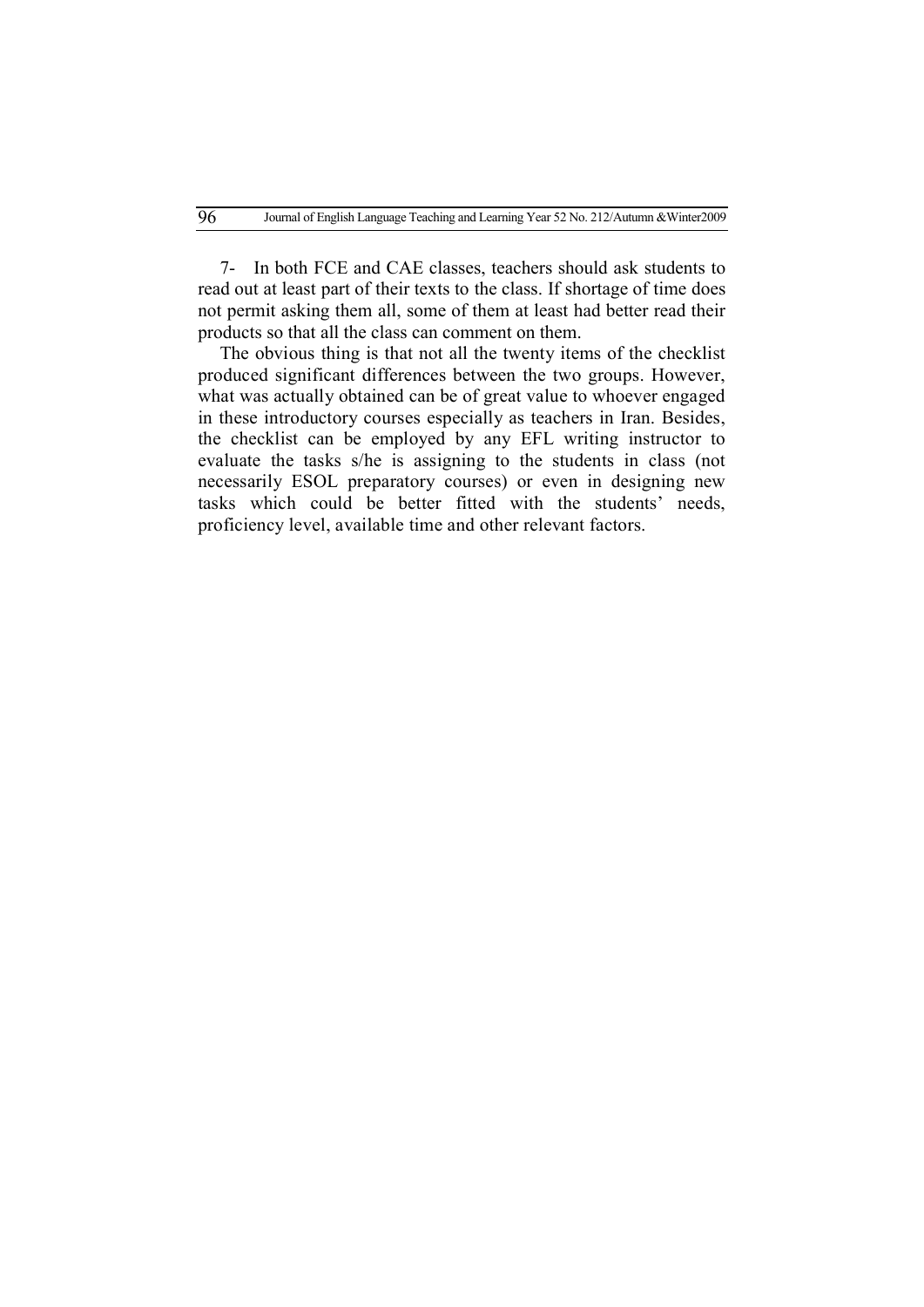| Item                                           | <b>Raters</b> | N. | Mean | <b>SD</b> | t-value  | df | Sig<br>$(2 -$<br>tailed) | p    |
|------------------------------------------------|---------------|----|------|-----------|----------|----|--------------------------|------|
|                                                | <b>IELTS</b>  | 30 | 4.97 | 1.016     | $-0.286$ | 48 | 0.776                    |      |
| Clarity of task goal                           | <b>TOEFL</b>  | 20 | 5.05 | 1.026     |          |    |                          | n.s. |
|                                                | <b>IELTS</b>  | 30 | 4.97 | 1.016     |          |    |                          |      |
| Appropriateness to<br>students' level          | <b>TOEFL</b>  | 20 | 5.05 | 1.026     | $-0.286$ | 48 | 0.777                    | n.s. |
|                                                | <b>IELTS</b>  | 30 | 1.81 | .946      | 1.584    | 48 | 0.122                    | n.S. |
| Authenticity                                   | <b>TOEFL</b>  | 20 | 1.37 | .955      |          |    |                          |      |
| 4                                              | <b>IELTS</b>  | 30 | 4.97 | 1.140     |          |    |                          |      |
| Topic<br>appropriateness<br>to students' level | <b>TOEFL</b>  | 20 | 4.84 | 1.015     | 0.394    | 48 | 0.687                    | n.S. |
|                                                | <b>IELTS</b>  | 30 | 2.00 | 1.155     |          |    |                          | n.s. |
| Topic familiarity                              | <b>TOEFL</b>  | 20 | 1.47 | .905      | 1.692    | 48 | 0.080                    |      |
|                                                | <b>IELTS</b>  | 30 | 4.84 | 1.003     |          | 48 | 0.728                    | n.S. |
| Clarity of task<br>instruction                 | <b>TOEFL</b>  | 20 | 4.74 | .991      | 0.350    |    |                          |      |
|                                                | <b>IELTS</b>  | 30 | 4.26 | .999      | $-0.954$ | 48 | 0.345                    | n.S. |
| Task information                               | <b>TOEFL</b>  | 20 | 4.53 | .905      |          |    |                          |      |
|                                                | <b>IELTS</b>  | 30 | 5.03 | 1.016     | 1.007    | 48 | 0.319                    |      |
| Sample provision                               | <b>TOEFL</b>  | 20 | 4.74 | .991      |          |    |                          | n.s. |
| $\mathbf Q$                                    | <b>IELTS</b>  | 30 | 4.19 | 1.078     | $-1.303$ | 48 | 0.199                    | n.s. |
| Pre-writing                                    | <b>TOEFL</b>  | 20 | 4.58 | .902      |          |    |                          |      |
| 10                                             | <b>IELTS</b>  | 30 | 4.52 | 1.458     |          |    |                          | n.s. |
| Teacher's feedback                             | <b>TOEFL</b>  | 20 | 5.05 | 1.026     | $-1.403$ | 48 | 0.167                    |      |
| 11                                             | <b>IELTS</b>  | 30 | 4.45 | .995      | $-0.603$ | 48 | 0.531                    |      |
| Draft-writing                                  | <b>TOEFL</b>  | 20 | 4.63 | .955      |          |    |                          | n.s. |
| 12                                             | <b>IELTS</b>  | 30 | 3.81 | .792      |          | 48 | 0.066                    |      |
| Revising                                       | <b>TOEFL</b>  | 20 | 4.21 | .631      | -1.885   |    |                          | S.   |
| 13                                             | <b>IELTS</b>  | 30 | 3.81 | .946      |          |    |                          |      |
| Teacher's feedback<br>on content               | <b>TOEFL</b>  | 20 | 3.68 | 1.204     | 0.399    | 48 | 0.691                    | n.s. |
| 14                                             | <b>IELTS</b>  | 30 | 4.84 | 1.128     |          |    |                          |      |
| <b>Editing</b> for<br>grammar                  | <b>TOEFL</b>  | 20 | 5.16 | 1.015     | $-1.008$ | 48 | 0.319                    | n.S. |

**List of Tables Table 4-1- students' ratings in Groups 1 (IELTS/TOEFL)**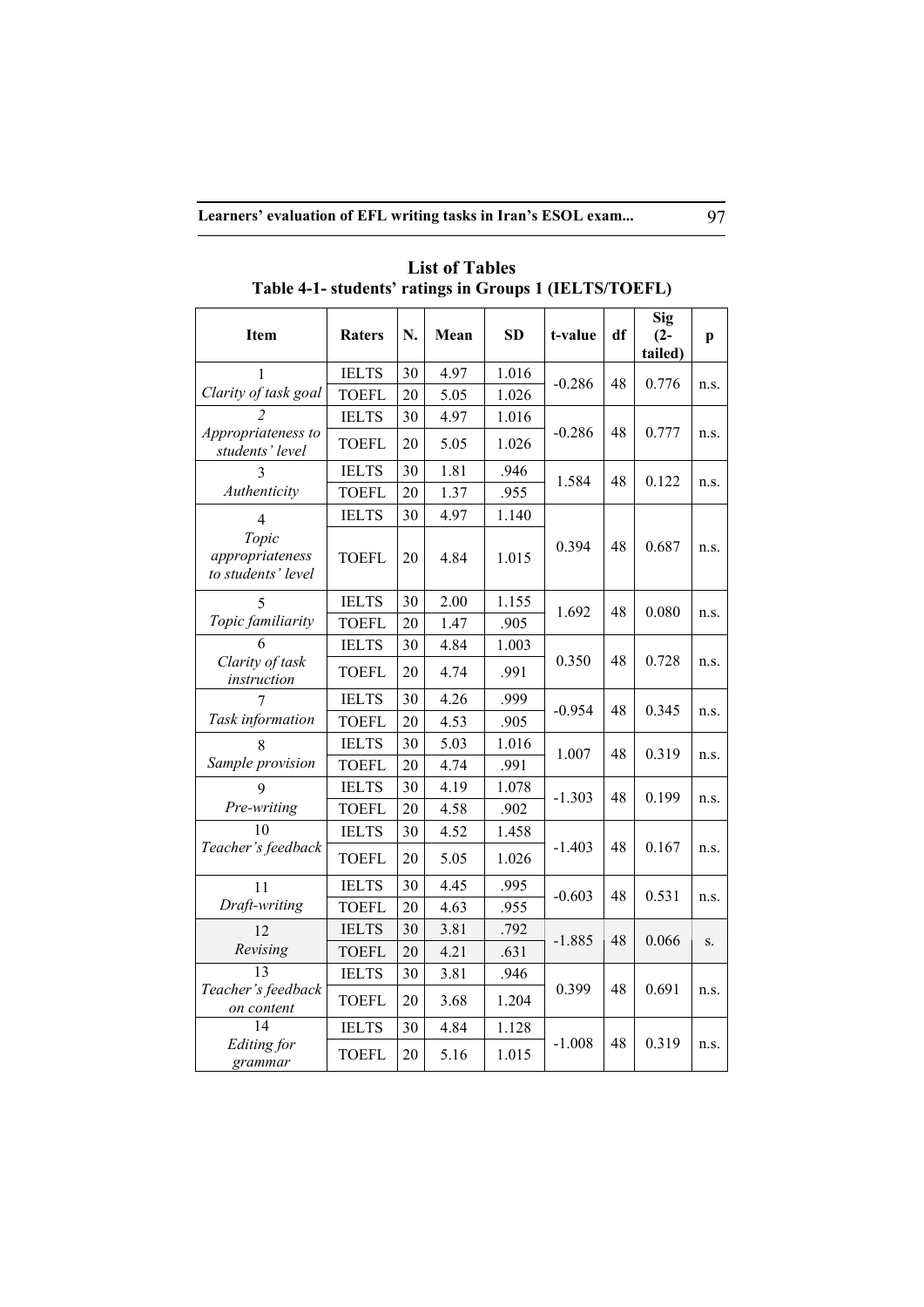| <b>Item</b>                                            | <b>Raters</b> | N. | Mean | <b>SD</b> | t-value  | df | <b>Sig</b><br>$(2 -$<br>tailed) | p    |
|--------------------------------------------------------|---------------|----|------|-----------|----------|----|---------------------------------|------|
| 15                                                     | <b>IELTS</b>  | 30 | 3.81 | .946      | 0.861    | 48 | 0.393                           | n.s. |
| Editing for spelling                                   | <b>TOEFL</b>  | 20 | 3.58 | .838      |          |    |                                 |      |
| 16                                                     | <b>IELTS</b>  | 30 | 1.55 | .850      |          |    |                                 |      |
| Editing for<br>punctuation                             | <b>TOEFL</b>  | 20 | 2.11 | .809      | $-2.289$ | 48 | 0.027                           | S.   |
| 17                                                     | <b>IELTS</b>  | 30 | 4.45 | 1.121     | $-0.582$ | 48 |                                 |      |
| Teacher's feedback<br>on form                          | <b>TOEFL</b>  | 20 | 4.63 | .955      |          |    | 0.563                           | n.S. |
| 18                                                     | <b>IELTS</b>  | 30 | 5.10 | 1.350     | $-0.465$ | 48 | 0.644                           |      |
| Publishing                                             | <b>TOEFL</b>  | 20 | 5.26 | .991      |          |    |                                 | n.s. |
| 19                                                     | <b>IELTS</b>  | 30 | 4.60 | 1.070     |          |    |                                 |      |
| Teacher's feedback<br>on completed<br>piece of writing | <b>TOEFL</b>  | 20 | 4.95 | 1.026     | $-1.125$ | 48 | 0.266                           | n.S. |
| 20                                                     | <b>IELTS</b>  | 30 | .00. | .000(a)   |          |    |                                 |      |
| Task setting                                           | TOEFL         | 20 | .00  | .000(a)   |          |    |                                 |      |

**Table 4-2- students' ratings in Groups 2 (FCE/CAE)**

| <b>Item</b>                                    | <b>Raters</b> | N. | Mean | <b>SD</b> | t-value  | df | $Sig(2 -$<br>tailed) | p    |
|------------------------------------------------|---------------|----|------|-----------|----------|----|----------------------|------|
|                                                | <b>FCE</b>    | 37 | 4.97 | 1.118     | 1.278    | 62 | 0.206                | n.s. |
| Clarity of task goal                           | <b>CAE</b>    | 27 | 5.33 | 1.109     |          |    |                      |      |
| 2                                              | FCE           | 37 | 4.92 | 1.211     |          |    |                      |      |
| Appropriateness to<br>students' level          | <b>CAE</b>    | 27 | 5.11 | 1.155     | $-0.639$ | 62 | 0.252                | n.s. |
| 3                                              | <b>FCE</b>    | 37 | 4.43 | 1.425     | $-2.034$ | 62 | 0.052                | n.S. |
| Authenticity                                   | <b>CAE</b>    | 27 | 5.11 | 1.155     |          |    |                      |      |
| $\overline{4}$                                 | FCE           | 37 | 4.70 | 1.175     |          |    |                      |      |
| Topic<br>appropriateness<br>to students' level | <b>CAE</b>    | 27 | 4.96 | 1.018     | $-0.925$ | 62 | 0.359                | n.S. |
| $\overline{\phantom{0}}$                       | <b>FCE</b>    | 37 | 2.92 | 1.460     | 2.131    | 62 |                      |      |
| Topic familiarity                              | CAE           | 27 | 2.22 | 1.013     |          |    | 0.037                | S.   |
| 6                                              | FCE           | 37 | 4.43 | 1.425     |          |    |                      |      |
| Clarity of task<br>instruction                 | CAE           | 27 | 5.19 | 1.145     | 1.281    | 62 | 0.212                | n.s. |
| 7                                              | FCE           | 37 | 4.22 | 1.134     | $-2.833$ | 62 | 0.006                | S.   |
| Task information                               | <b>CAE</b>    | 27 | 5.04 | 1.160     |          |    |                      |      |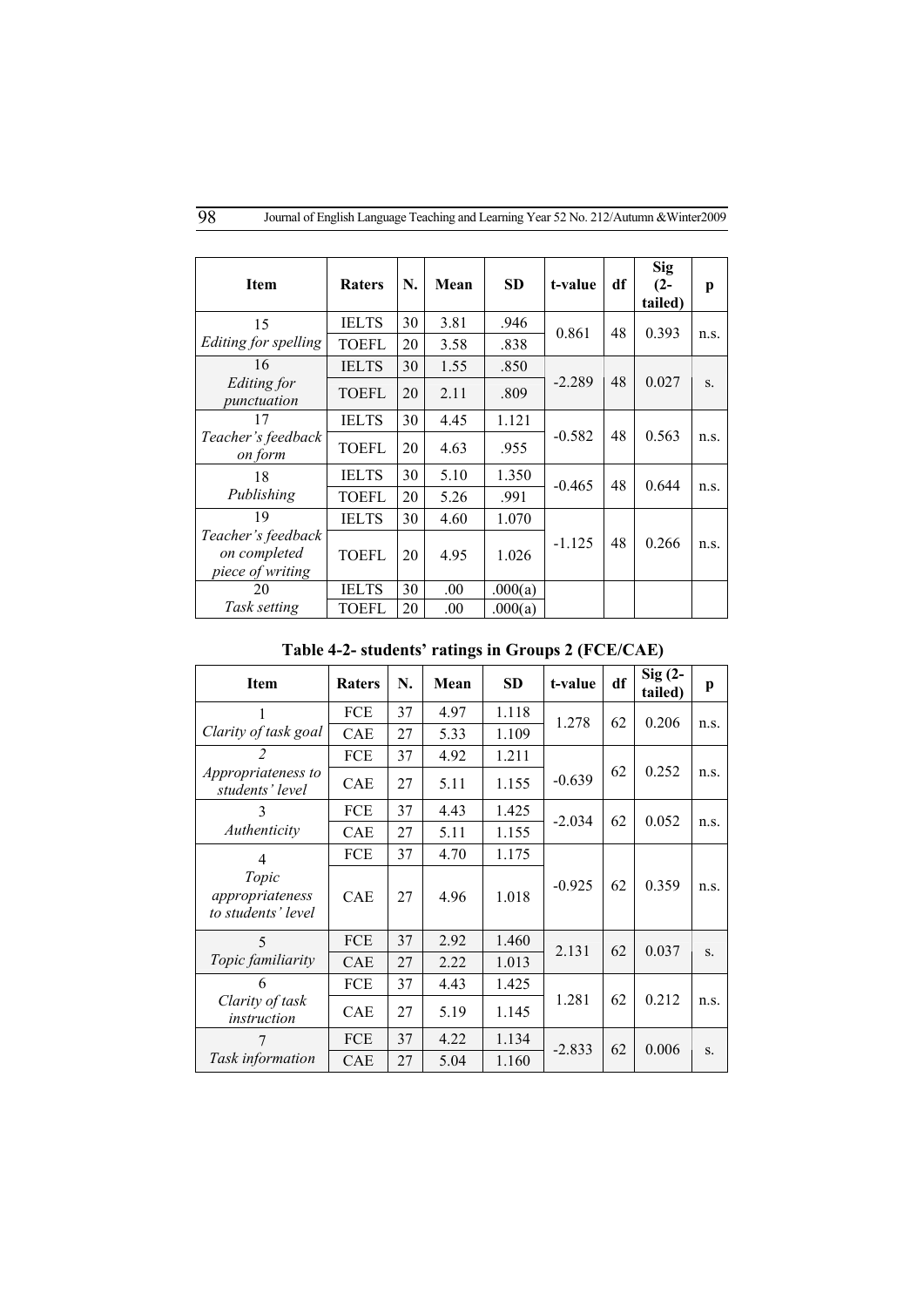| Learners' evaluation of EFL writing tasks in Iran's ESOL exam |  |
|---------------------------------------------------------------|--|
|---------------------------------------------------------------|--|

|                                  |               |    |                      |                      |                |    | $Sig(2 -$        |              |       |      |
|----------------------------------|---------------|----|----------------------|----------------------|----------------|----|------------------|--------------|-------|------|
| <b>Item</b>                      | <b>Raters</b> | N. | Mean                 | <b>SD</b>            | t-value        | df | tailed)          | $\mathbf{p}$ |       |      |
| 8                                | <b>FCE</b>    | 37 | 5.24                 | 1.090                | 2.823          | 62 | 0.006            | S.           |       |      |
| Sample provision                 | CAE           | 27 | 4.44                 | 1.155                |                |    |                  |              |       |      |
| 9                                | FCE           | 37 | 1.84                 | 1.280                | 0.202          |    | 62               | 0.841        |       |      |
| Pre-writing                      | <b>CAE</b>    | 27 | 1.78                 | 1.013                |                |    |                  | n.s.         |       |      |
| 10                               | FCE           | 37 | .97                  | 1.301                |                |    |                  |              |       |      |
| Teacher's feedback               | CAE           | 27 | 2.07                 | 1.035                | $-3.635$       | 62 | 0.001            | S.           |       |      |
| 11                               | FCE           | 37 | 3.95                 | 1.373                | $-1.812$       | 62 | 0.075            |              |       |      |
| Draft-writing                    | CAE           | 27 | 4.52                 | 1.051                |                |    |                  | n.s.         |       |      |
| 12                               | FCE           | 37 | 4.05                 | 1.666                | $-0.255$       | 62 | 0.799            | n.s.         |       |      |
| Revising                         | CAE           | 27 | 4.15                 | 1.099                |                |    |                  |              |       |      |
| 13                               | FCE           | 37 | .92                  | 1.115                | $-2.222$       | 62 |                  |              |       |      |
| Teacher's feedback<br>on content | CAE           | 27 | 1.56                 | 1.155                |                |    | 0.030            | S.           |       |      |
| 14                               | FCE           | 37 | 4.38                 | 1.037                | $-0.758$<br>62 |    | 0.451            | n.s.         |       |      |
| Editing for<br>grammar           | CAE           | 27 | 4.59                 | 1.217                |                |    |                  |              |       |      |
| 15                               | FCE           | 37 | 1.62                 | 1.139                | $-0.028$       | 62 | 0.978            | n.s.         |       |      |
| Editing for spelling             | CAE           | 27 | 1.63                 | 1.115                |                |    |                  |              |       |      |
| 16                               | FCE           | 37 | .65                  | .949                 |                |    |                  |              |       |      |
| Editing for<br>punctuation       | CAE           | 27 | 1.11                 | 1.013                | $-1.871$       |    | 62               |              | 0.066 | n.s. |
| 17                               | FCE           | 37 | 4.27                 | 1.347                | $-2.855$       |    |                  |              |       |      |
| Teacher's feedback<br>on form    | CAE           | 27 | 5.19                 | 1.145                |                | 62 | 0.006            | S.           |       |      |
| 18                               | FCE           | 37 | .05                  | .329                 | $-9.835$       | 62 | $\boldsymbol{0}$ | S.           |       |      |
| Publishing                       | <b>CAE</b>    | 27 | 1.56                 | .847                 |                |    |                  |              |       |      |
| 19                               | FCE           | 37 | $\ddot{\phantom{0}}$ | $\ddot{\phantom{0}}$ |                |    |                  |              |       |      |
| Teacher's feedback               |               |    |                      |                      |                | 62 |                  |              |       |      |
| on completed<br>piece of writing | CAE           | 27 | 4.76                 | 1.179                |                |    |                  |              |       |      |
| 20                               | FCE           | 37 | .00                  | .000(b)              |                |    |                  |              |       |      |
| Task setting                     | CAE           | 27 | .00                  | .000(b)              |                | 62 |                  |              |       |      |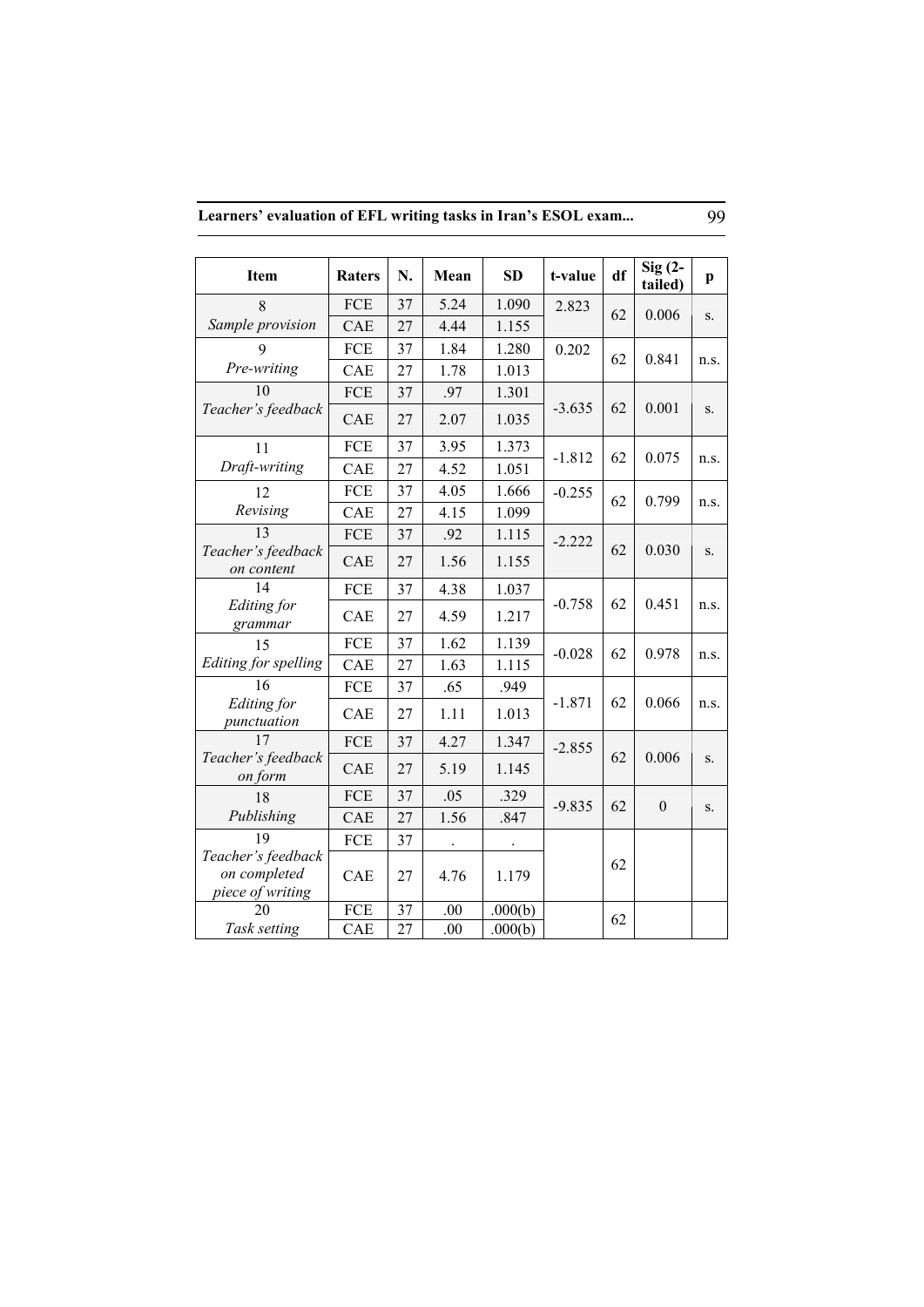|                         | <b>Evaluation Checklist of EFL/ESL writing tasks</b><br>(Students' version)                                                                                                         | <b>Ratings</b>     |                                         |                  |                          |
|-------------------------|-------------------------------------------------------------------------------------------------------------------------------------------------------------------------------------|--------------------|-----------------------------------------|------------------|--------------------------|
| Age:                    | CAE O<br>FCE O<br><b>TOEFLO</b><br>The course: IELTS O<br>Sex: MALE O<br><b>FEMALE O</b>                                                                                            | $Not$ at all $(0)$ | <b>A</b> Little<br>$\tilde{\mathbf{c}}$ | Adequately $(4)$ | To a Great<br>Extent (6) |
|                         | <b>Task Prompt</b>                                                                                                                                                                  |                    |                                         |                  |                          |
| 1                       | A. Task goal<br>- Was the overall goal of the task clear and void of<br>ambiguity to you as a learner?                                                                              | 0                  | $\mathbf{2}$                            | 4                | 6                        |
| $\overline{2}$          | - Was the task appropriate to your current English<br>proficiency level?                                                                                                            | 0                  | $\mathbf{2}$                            | 4                | 6                        |
| $\overline{\mathbf{3}}$ | <b>B.</b> Task authenticity<br>- To what extent did the task help you to apply classroom<br>learning to the real world?                                                             | 0                  | $\mathbf{2}$                            | 4                | 6                        |
| $\overline{\mathbf{4}}$ | C. Task topic<br>- Was the topic of the task stimulating and appropriate to<br>your age and educational level?                                                                      | $\mathbf{0}$       | $\mathbf{2}$                            | 4                | 6                        |
| $\overline{\mathbf{5}}$ | - To what extent was the topic familiar to you and related to<br>your background knowledge?                                                                                         | 0                  | $\mathbf{2}$                            | 4                | 6                        |
| 6                       | D. Task instructions<br>- To what extent were the instructions clear and concise?                                                                                                   | $\bf{0}$           | $\mathbf{2}$                            | 4                | 6                        |
| $\overline{7}$          | - Were the target reader and the features of the expected<br>response (e.g. word/time limits, register) clarified in the<br>instructions?                                           | $\mathbf{0}$       | $\overline{2}$                          | 4                | 6                        |
| 8                       | - Were any sample texts provided for you either by the<br>teacher or the textbook?                                                                                                  | $\mathbf{0}$       | $\mathbf{2}$                            | 4                | 6                        |
|                         | <b>Task Procedures</b>                                                                                                                                                              |                    |                                         |                  |                          |
| $\overline{9}$          | A. Pre-writing<br>- Did you spend time on brainstorming, gathering<br>information or outlining before starting to write?                                                            | 0                  | 2                                       | 4                | 6                        |
| 10                      | - Did the teacher familiarize you with techniques such as<br>listing or clustering the ideas, or ask you to share your ideas<br>in groups?                                          | $\bf{0}$           | 2                                       | 4                | 6                        |
| 11                      | <b>B.</b> Draft-writing<br>- Did you go through the second stage of putting ideas into<br>sentences or paragraphs without concern for mechanics<br>such as spelling or punctuation? | 0                  | $\mathbf{2}$                            | 4                | 6                        |

# **Appendix A**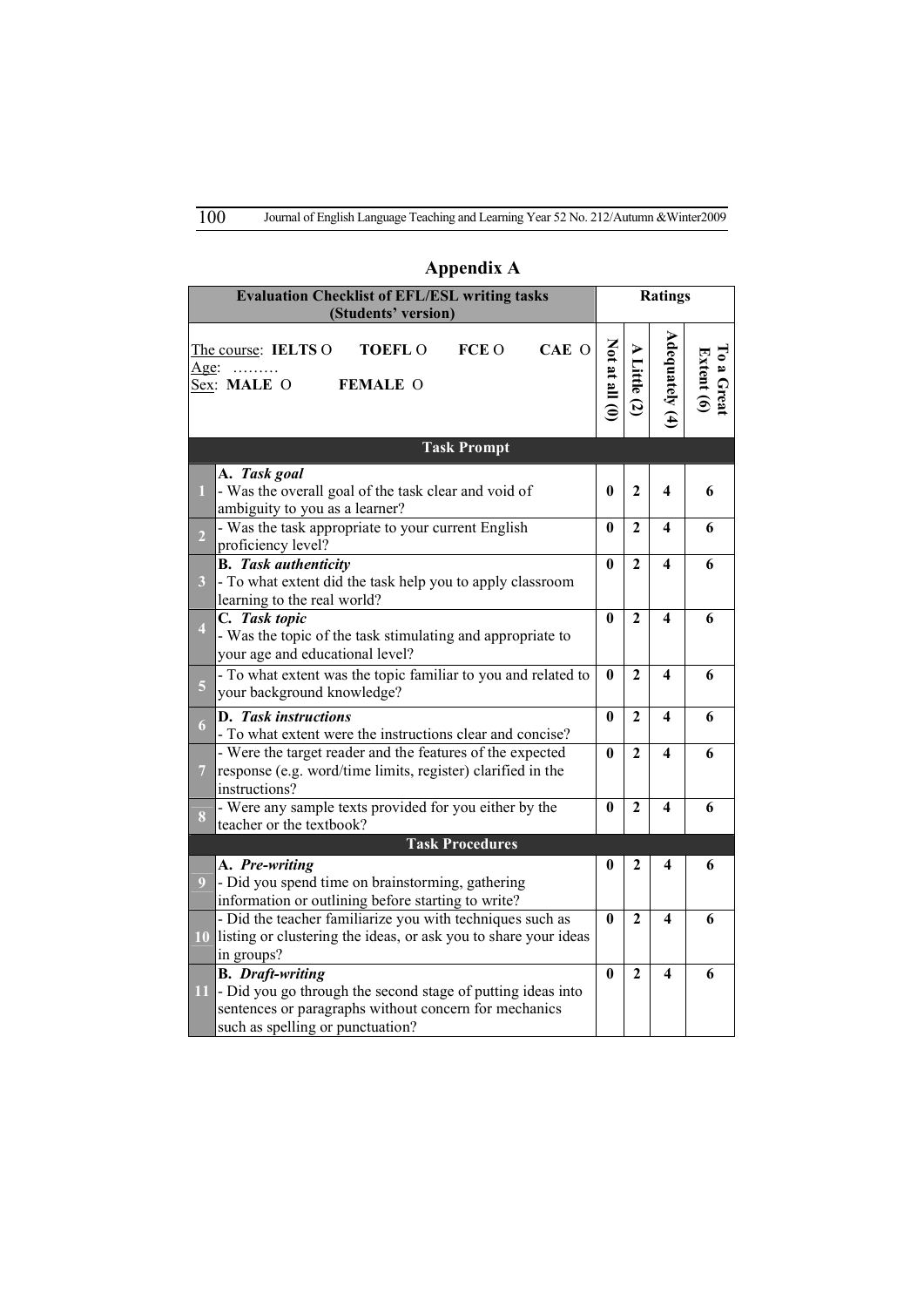**Learners' evaluation of EFL writing tasks in Iran's ESOL exam...** 101

| <b>Evaluation Checklist of EFL/ESL writing tasks</b><br>(Students' version)                                                    |                              |                           | <b>Ratings</b>          |                                         |
|--------------------------------------------------------------------------------------------------------------------------------|------------------------------|---------------------------|-------------------------|-----------------------------------------|
| FCE O<br>CAE O<br>The course: IELTS O<br><b>TOEFL O</b><br>Age:<br>.<br>Sex: MALE O<br><b>FEMALE O</b>                         | $\sin \sin \left( 0 \right)$ | ⋗<br>Little<br>$\ddot{2}$ | Adequately $(4)$        | $\mathbf{L}$<br>Extent $(6)$<br>a Great |
| C. Revising<br>12 - Did you revise your jotted down ideas to make sure of<br>their sensibility and accurateness to the reader? | $\mathbf{0}$                 | $\mathbf{2}$              | $\overline{\mathbf{4}}$ | 6                                       |
| - Did you receive feedback on content from the teacher or<br>$\overline{13}$<br>perhaps a peer in this stage?                  | $\mathbf{0}$                 | $\mathbf{2}$              | $\overline{\mathbf{4}}$ | 6                                       |
| D. Editing<br>14 - To what extent did you edit your writing for grammar and<br>structure?                                      | $\mathbf{0}$                 | $\mathbf{2}$              | $\boldsymbol{4}$        | 6                                       |
| - To what extent did you edit your writing for word<br>15 spelling?                                                            | $\mathbf{0}$                 | $\mathbf{2}$              | $\overline{\mathbf{4}}$ | 6                                       |
| - To what extent did you edit your writing for punctuation,<br>16<br>before submitting it?                                     | 0                            | $\mathbf{2}$              | $\overline{\mathbf{4}}$ | 6                                       |
| - Did you receive feedback on form from your teacher in<br>17<br>this stage?                                                   | $\mathbf{0}$                 | $\mathbf{2}$              | $\boldsymbol{4}$        | 6                                       |
| E. Publishing<br>18 - Did you read out your texts finally to the class or your<br>peers?                                       | 0                            | $\mathbf{2}$              | $\boldsymbol{4}$        | 6                                       |
| - Was the teacher's feedback on the completed piece of<br>19<br>writing motivating?                                            | $\mathbf{0}$                 | $\mathbf{2}$              | $\overline{\mathbf{4}}$ | 6                                       |
| * To what extent did the task performance occur outside<br>20<br>classroom environment (e.g. in a library or language lab)?    | $\mathbf{0}$                 | $\mathbf{2}$              | $\boldsymbol{4}$        | 6                                       |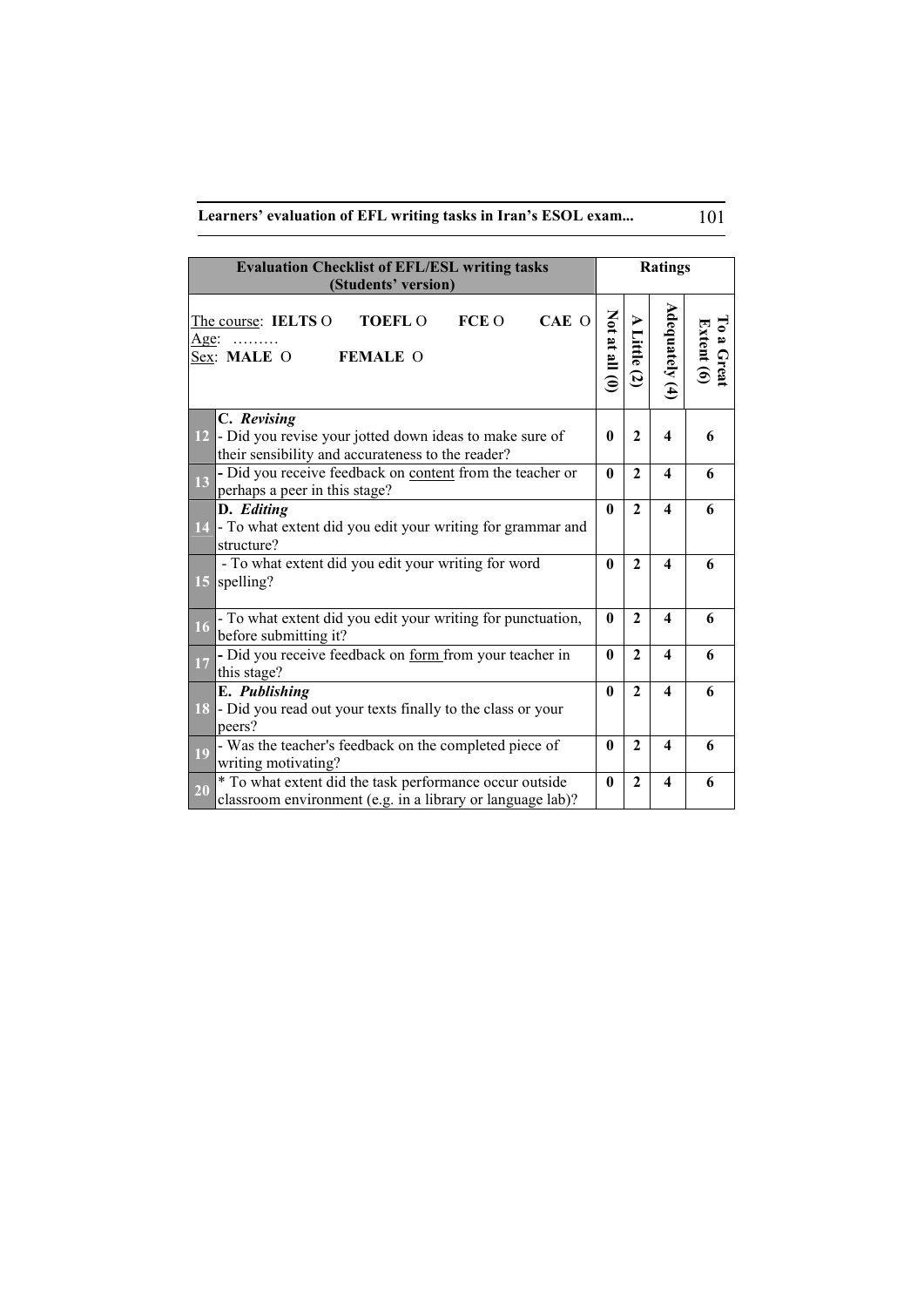|                | <b>Evaluation Checklist of EFL/ESL writing tasks</b><br>(Students' version)                                                       |              |   | <b>Ratings</b>                        |                               |
|----------------|-----------------------------------------------------------------------------------------------------------------------------------|--------------|---|---------------------------------------|-------------------------------|
|                | CAE O<br><b>FCE O</b><br>The course: IELTS O<br><b>TOEFL O</b><br><u>Age:</u><br>Sex: MALE O<br><b>FEMALE O</b>                   | (۲) [وجه (۰) |   | به میزان  کمی به هیچ<br>كافي<br>$(*)$ | تاحد<br>زيادى<br>$(\epsilon)$ |
|                | داده های تمرین                                                                                                                    |              |   |                                       |                               |
|                | الف- <i>هدف تمرين</i><br>- آیا هدف کلی این تمرین برای شما کاملأواضح و بدون ابهام بود؟                                             |              | ٢ | ۴                                     | ۶                             |
| $\overline{2}$ | - آيا تمرين را متناسب باسطح فعلى زبان خود مى بينيد؟                                                                               |              | ۲ | ۴                                     | ۶                             |
|                | ب– واقعی بودن تمرین<br>- این تمرین تا چه حد کمک کرد شما چیزی را یاد بگیرید که بعـد در دنیـای<br>خارج از كلاس به كار ببريد؟        |              | ٢ | ۴                                     | ۶                             |
|                | ج-موضوع تمرين<br>– آیا موضوع این تمرین جالب و متناسب با سن و سطح علمی شما بود؟                                                    |              | ٢ | ۴                                     | ۶                             |
|                | - تا چه حد با موضوع این تمرین آشنا بودید؟ اطلاعات یــا تجربــه قبلــی از آن <mark>5</mark><br>داشتىد؟                             |              | ٢ | ۴                                     | ۶                             |
|                | د- دستورالعمل تمرين<br>– تا چه حد دستورالعمل این تمرین شفاف و مختصر بود؟                                                          |              | ۲ | ۴                                     | ۶                             |
| $\overline{7}$ | – آیا مخاطب اثر و نیز ویژگیهای متن خواسته شده (مثلاً تعداد کلمات، مدت<br>زمان و گونهٔ کاربردی) در دستورالعمل کاملاً مشخص شده بود؟ |              | ٢ | ۴                                     | ۶                             |
| 8              | – آیا مثال یا متنی به عنوان نمونه توسط استاد یا کتاب درسی آورده شده بود؟                                                          |              | ٢ | ۴                                     | ۶                             |
|                | مراحل انجام تمرين                                                                                                                 |              |   |                                       |                               |
|                | الف-(Pre-writing):                                                                                                                |              | ٢ | ۴                                     | ۶                             |
|                | – آیا قبل از آنکه چیزی را روی کاغذ بیاورید، به تنهایی یا به صورت گروهـی                                                           |              |   |                                       |                               |
|                | وقتی را به اندیشهگشایی جمعآوری اطلاعـات یـا لیـست کـردن اطلاعـات<br>خوداختصاص داديد؟                                              |              |   |                                       |                               |
|                | - آیا استادتان شما را با تکنیکهایی نظیر لیست کردن و دستهبندی ایـدههایتـان                                                         |              | ٢ | ۴                                     | ۶                             |
|                | آشنا کرد؟ یا اینکه از شما بخواهد گروهی این کار را بکنید؟                                                                          |              |   |                                       |                               |
|                | ب-(Draft-writing):                                                                                                                |              | ٢ | ۴                                     | ۶                             |
|                | – آيا مرحلهٔ دوم را كه پياده كردن ايدههـا در قالـب جملـه و پـاراگراف اسـت                                                         |              |   |                                       |                               |
|                | (بدون توجه به املای کلمات یا ظرایف) سپری کردید؟                                                                                   |              |   |                                       |                               |

# **Appendix B**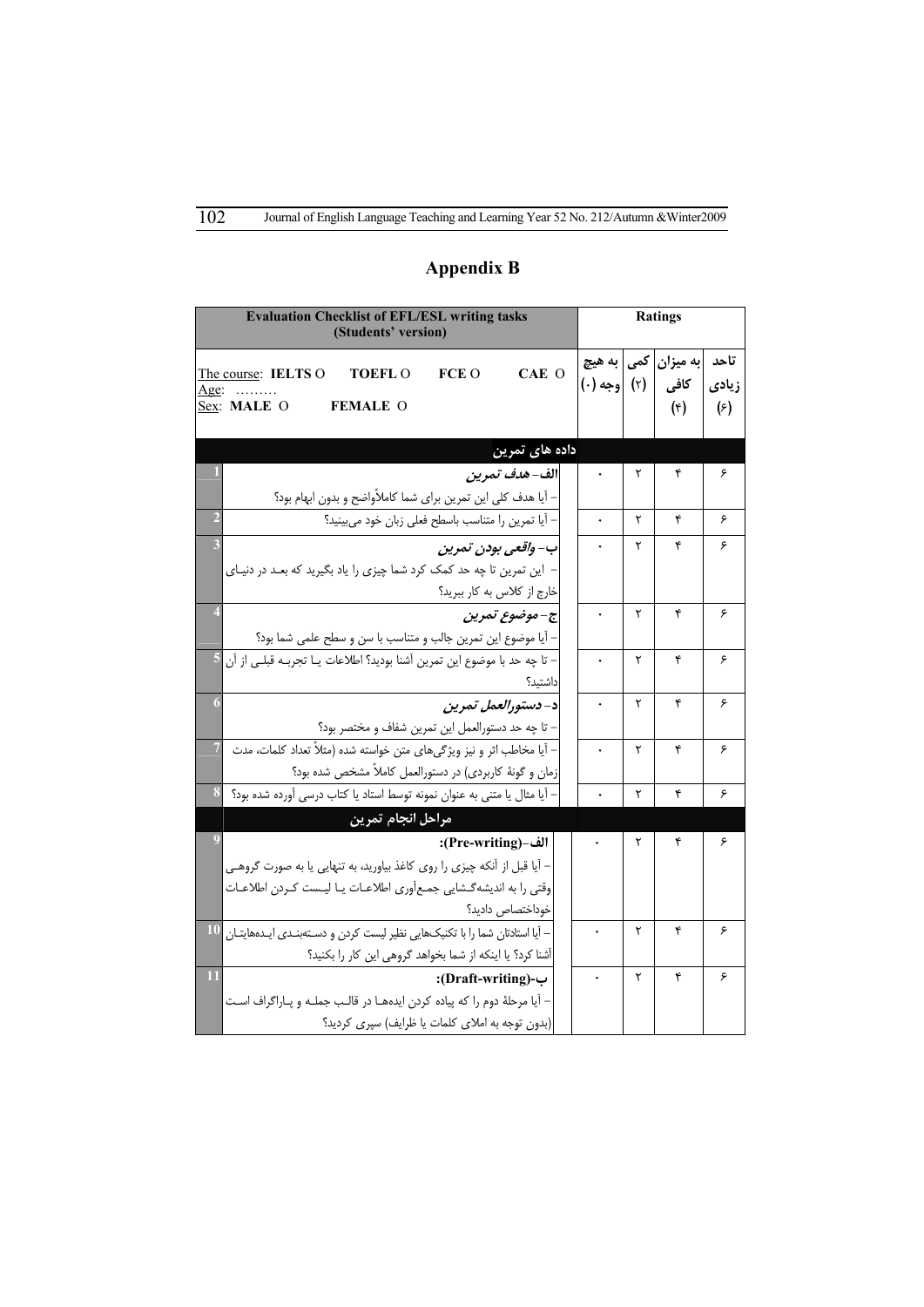# **Learners' evaluation of EFL writing tasks in Iran's ESOL exam...** 103

| <b>Evaluation Checklist of EFL/ESL writing tasks</b><br>(Students' version)                                                                                                 |                        |     | <b>Ratings</b>            |                               |
|-----------------------------------------------------------------------------------------------------------------------------------------------------------------------------|------------------------|-----|---------------------------|-------------------------------|
| CAE O<br>FCE O<br>The course: IELTS O<br><b>TOEFL O</b><br>Age:<br>Sex: MALE O<br><b>FEMALE O</b>                                                                           | به هیچ<br>(۲) اوجه (۰) | کمی | به میزان<br>كافي<br>$(*)$ | تاحد<br>زيادى<br>$(\epsilon)$ |
| 12<br>:(Revising) - $\tau$<br>– آیا مرحلهٔ سوم یعنی بازنگری متن را انجام دادیـد تـا مطمـئن شـوید آنچـه<br>نوشتهاید از دید خواننده معقول و مقبول میباشد؟                     |                        | ۲   | ۴                         | ۶                             |
| – آیا در این مرحله از استاد یا همکلاسیهایتان دربارهٔ  محتوای نوشـته خـود 13<br>راهنمایی گرفتید؟                                                                             |                        | ۲   | ۴                         | ۶                             |
| 14<br>د- (Editing):<br>پیش از ارائه کارس تا چه حد به ویرایش نوشتهتان از لحـاظ گرامـر و سـاختار  <br>پرداختيد؟                                                               |                        | ۲   | ۴                         | ۶                             |
| 15<br>- تا چه حد به ویرایش نوشتهتان از لحاظ املای کلمات پرداختید؟                                                                                                           |                        | ٢   | ۴                         | ۶                             |
| 16<br>– تا چه حد به ویرایش نوشتهتان از لحاظ علایم سجاوندی پرداختید؟                                                                                                         |                        | ۲   | ۴                         | ۶                             |
| 17<br>– آیا در این مرحله دربارهٔ فرم و ساختار نوشتهتان از استاد راهنمایی گرفتید؟                                                                                            |                        | ۲   | ۴                         | ۶                             |
| 18<br>ه- (Publishing):<br>– آیا پس از اتمام کار آن را در کلاس ارائه دادید؟ (مثلاً اینکه از شما خواسـته<br>شود کارتان را برای کل کلاس یا یکی از همکلاسی هایتان بلند بخوانید) |                        | ۲   | ۴                         | ۶                             |
| 19<br>– آیا نظر و برخورد استادتان از کل کار انگیزهبخش بود؟                                                                                                                  |                        | ۲   | ۴                         | ۶                             |
| 20<br>* پروسه انجام تمرین تا چه حـد خـارج از محـیط کــلاس انجــام شــد (مــثلاً  <br>كتابخانه يا أزمايشگاه زبان)؟                                                           |                        | ۲   | ۴                         | ۶                             |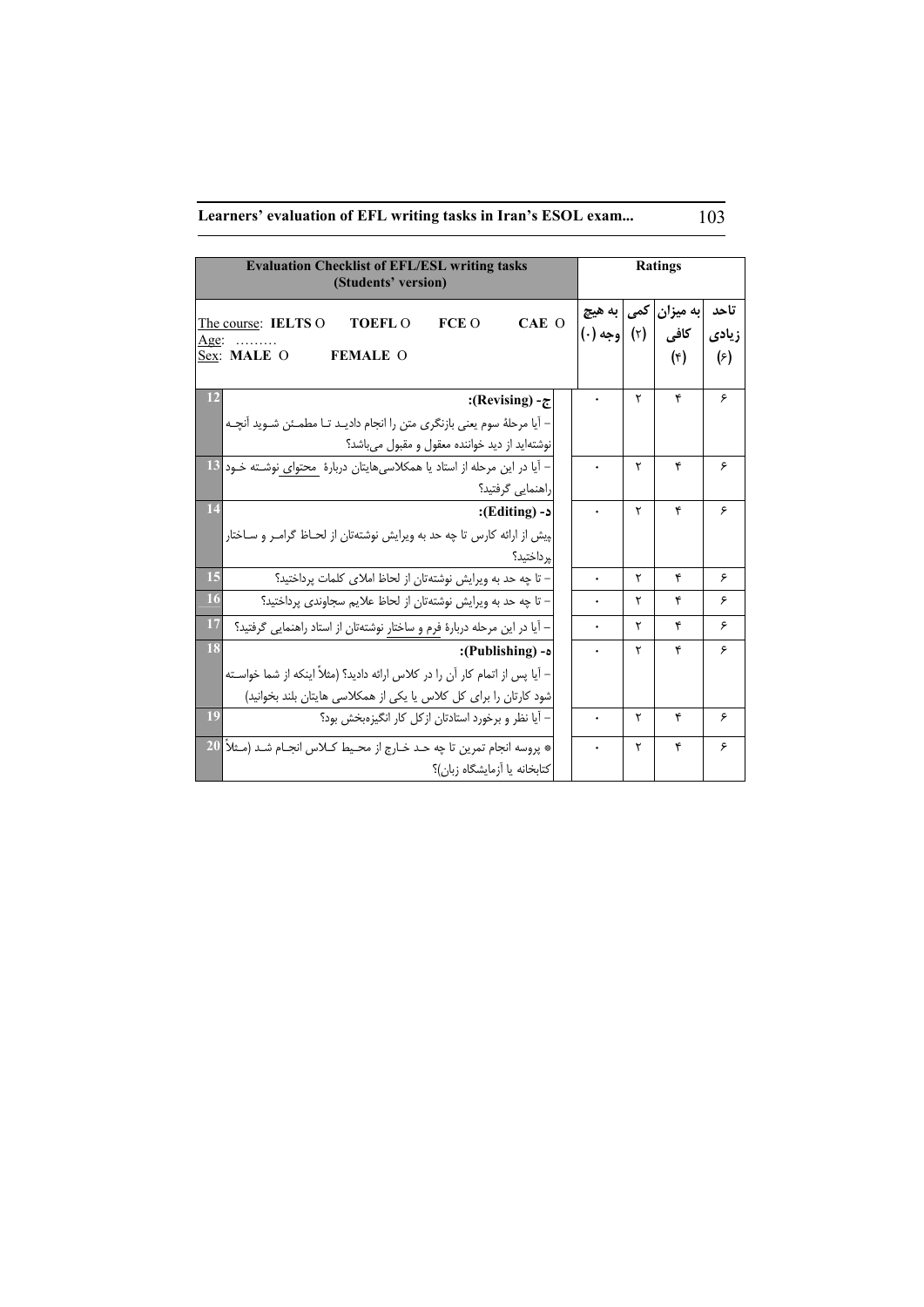## **References**

Annenberg Media, (2007). Teaching foreign language writing. Available:

http://www.learner.org/workshops/tfl/resources/s3\_teachingwriting 2.

- Bichelmeyer, B. A. (2003). Checklist for formatting checklists. Available: http://www.wmich.edu/evalctr.
- Bruton, A. (2005). Process writing and communicative task based instruction: Many common features but more common limitations? *TESL-EJ, 9*(3). 1-31.
- Cabral, M. (2004). Developing task-based writing with adolescent EFL students. *The Internet TESL Journal, 10*(2).
- Chalhoub-Deville, M., & Turner C. E. (2000). What to look for in ESL admission tests: Cambridge certificate exams, IELTS, and TOEFL. *System, 28.* 523-539.
- Denzin, N. K., & Lincoln, Y. S. (2005). *The sage handbook of qualitative research*. Sage Publications Inc.
- Elbow, P. (1998). *Writing with power.* US: Oxford University Press.
- Ellis, R. (2006). The methodology of task-based teaching. *The Asian EFL Journal Quarterly, 8*(3). Art. 2.
- Experts in Language Assesment (2009). Cambridge ESOL certificates. Available at: http://www.cambridgeesol.org.
- Ferris, D., & Hedgcock, J. (2005). *Teaching ESL composition: Purpose, process and practice*. UK: Routledge.
- Frankenberg-Garcia, A. (1999). Providing student writers with pretext feedback. *ELT Journal, 53.* 100-106.
- Holmes, N. (2006). The use of a process-oriented approach to facilitate the planning and production stages of writing for adult students of English as a foreign or second language. Available: http://www.developingteachers.com.
- Jones, N., & Shaw, S. D. (2003). Task difficulty in the assessment of writing: Comparing performance across three levels of CELS. *Research Notes, 11.* 11-15.
- Lee, G., & Schallert, D. L. (2008). Meeting in the margins: Effetcs of the teacher-student relationship on revision processes of EFL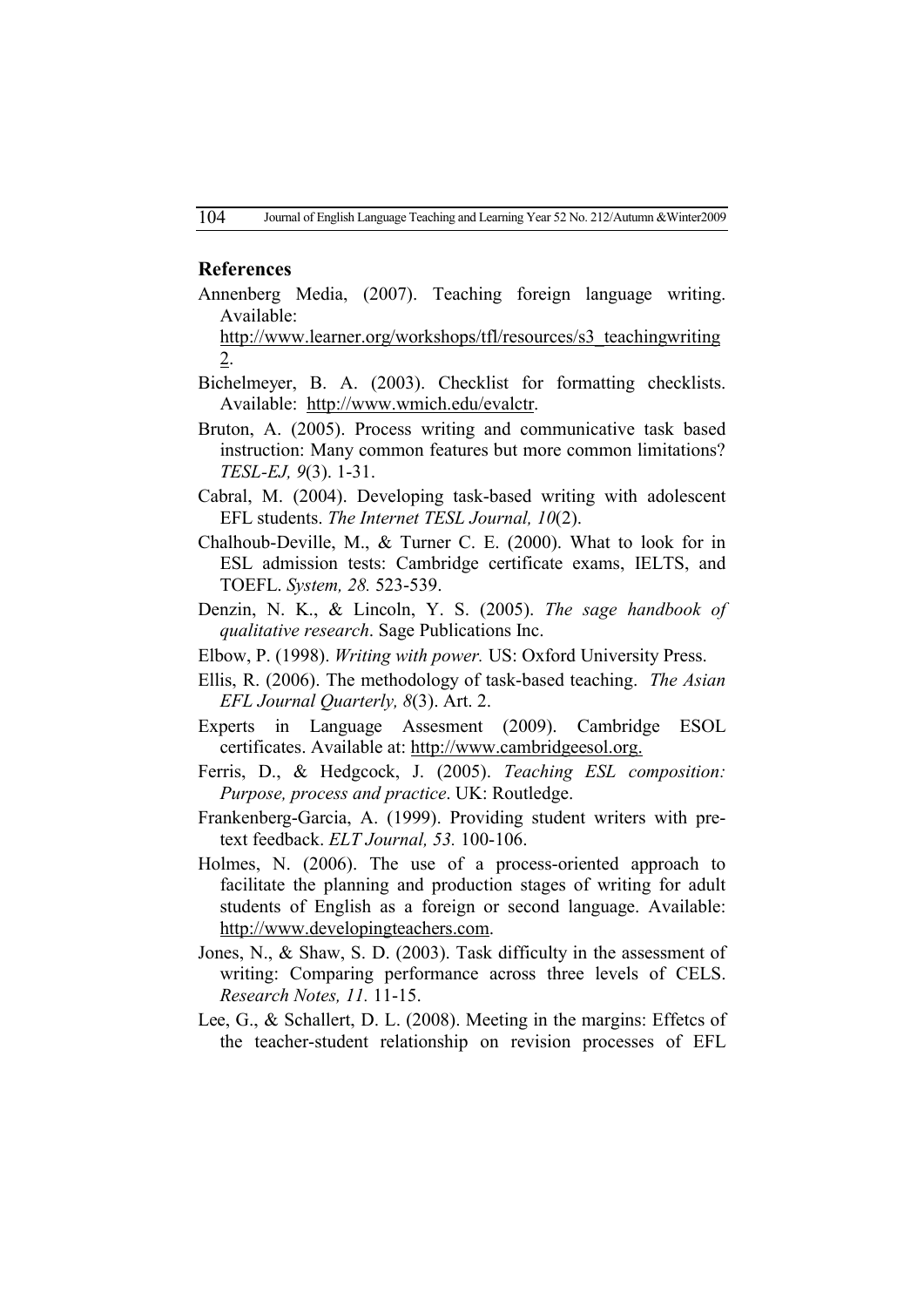college students taking a composition course. *Journal of Second Language Writing, 17.* 165-182.

- Massi, M. P. (2001). Interactive writing in the EFL class: A repertoire of tasks. *The Internet TESL Journal, 7*(6).
- Matsuda, P. K. (2003). Second language writing in the twentieth century: A situated historical perspective. In B. Kroll (Ed.). *Exploring the dynamics of second language writing (pp. 15-34).* Cambridge: Cambridge Applied Linguistics Series.
- Miao, Y., Badger, R., & Zhen, Y. (2006). A comparative study of peer and teacher feedback in a Chinese EFL writing class. *Journal of Second Language Writing, 15.* 179-200.
- Mickan, P., & Motteram, J. (2008). An ethnographic study of classroom instruction in an IELTS preparation program. *IELTS Australia Publication, 8*(1). (From *IELTS Research Abstracts*, 2008, Abstract No. 1)
- Milanovic, M. (2009). Cambridge ESOL and the CEFR. *Research Notes, 37.* 2-5.
- Min, H. (2006). The effects of trained peer review on EFL students' revision types and writing quality. *Journal of Second Language Writing, 15.* 118-141.
- MIT Online Writing and Communication Centre (1999). The writing process. Available: http://web.mit.edu/writing/Writing\_Process*.*
- Muller, T. (2006). Researching the influence of target language on learner task performance. *The Asian EFL Journal Quarterly, 8*(3). Art. 8.
- North Central Regional Educational Laboratory (2004). Stages of the writing process. Available: http://www.ncrel.org*.*
- Nunan, D. (2004). *Task-based language teaching*. Cambridge: Cambridge University Press.
- Ojima, M. (2006). Concept mapping as pre-task planning: A case study of three Japanese ESL writers. *System, 34.* 566-585.
- Oxford, R. (2006). Task-based language teaching and learning: An overview. *The Asian EFL Journal Quarterly, 8*(3). Art. 5.
- Ozagac, O. (2004). Process writing. Available at: http://www.buowl.boun.edu.tr.